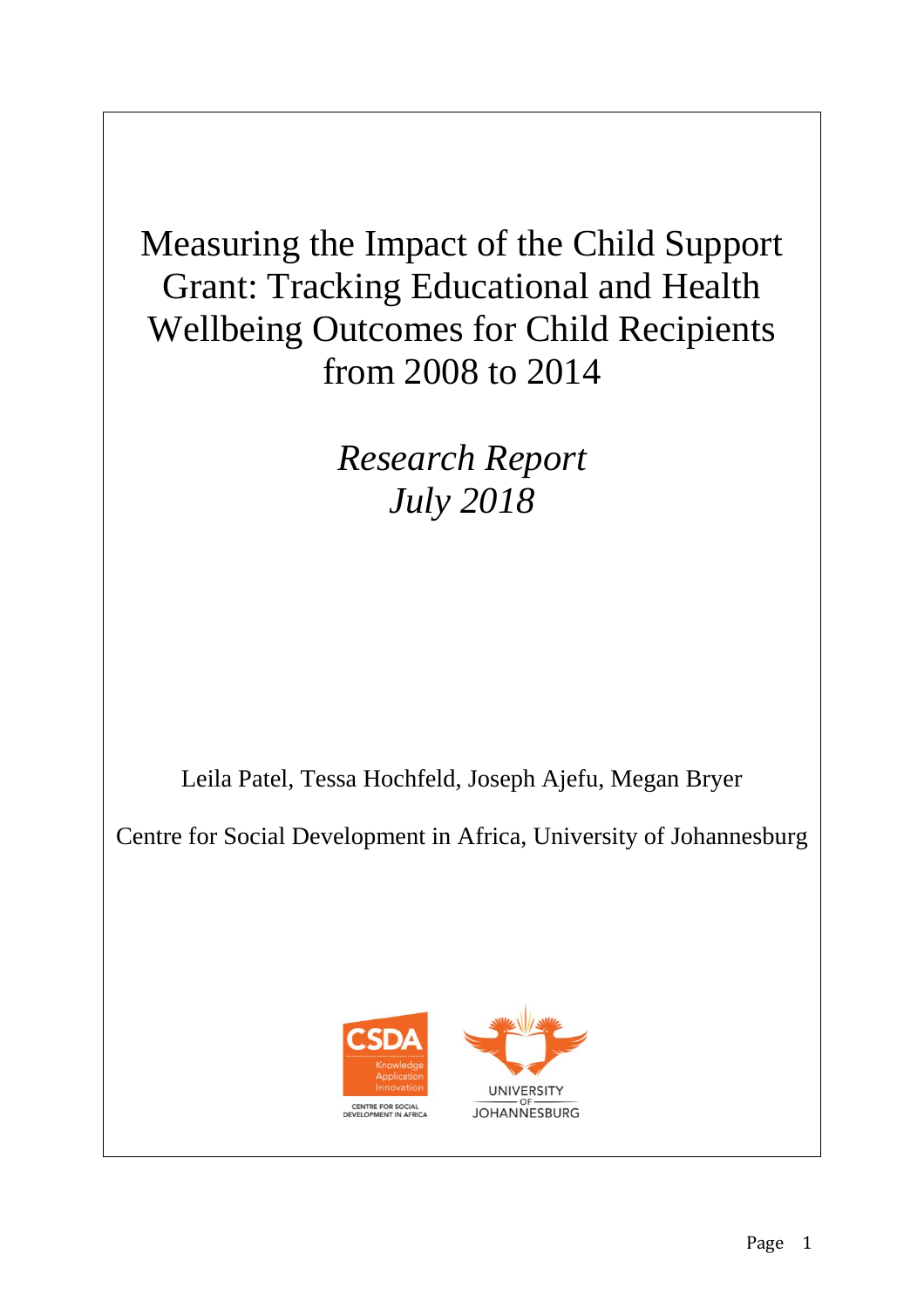# **Contents**

# **Tables**

| Table 2: Mean difference of the receipt of CSG, child and household characteristics10       |
|---------------------------------------------------------------------------------------------|
|                                                                                             |
|                                                                                             |
|                                                                                             |
| Table 6: The Role of Family Context in the Receipt of CSG (both parents household)16        |
| Table 7: The Role of Family Context in the Receipt of CSG (Parent Receipt of CSG)16         |
| Table 8: The Role of Family Context in the Receipt of CSG (Number of Household              |
|                                                                                             |
| Table 9: The Role of Family Context in the Receipt of CSG (Health Status of the Caregiver)  |
|                                                                                             |
| Table 10: The Role of Family Context in the Receipt of CSG (mental health of the Caregiver) |
|                                                                                             |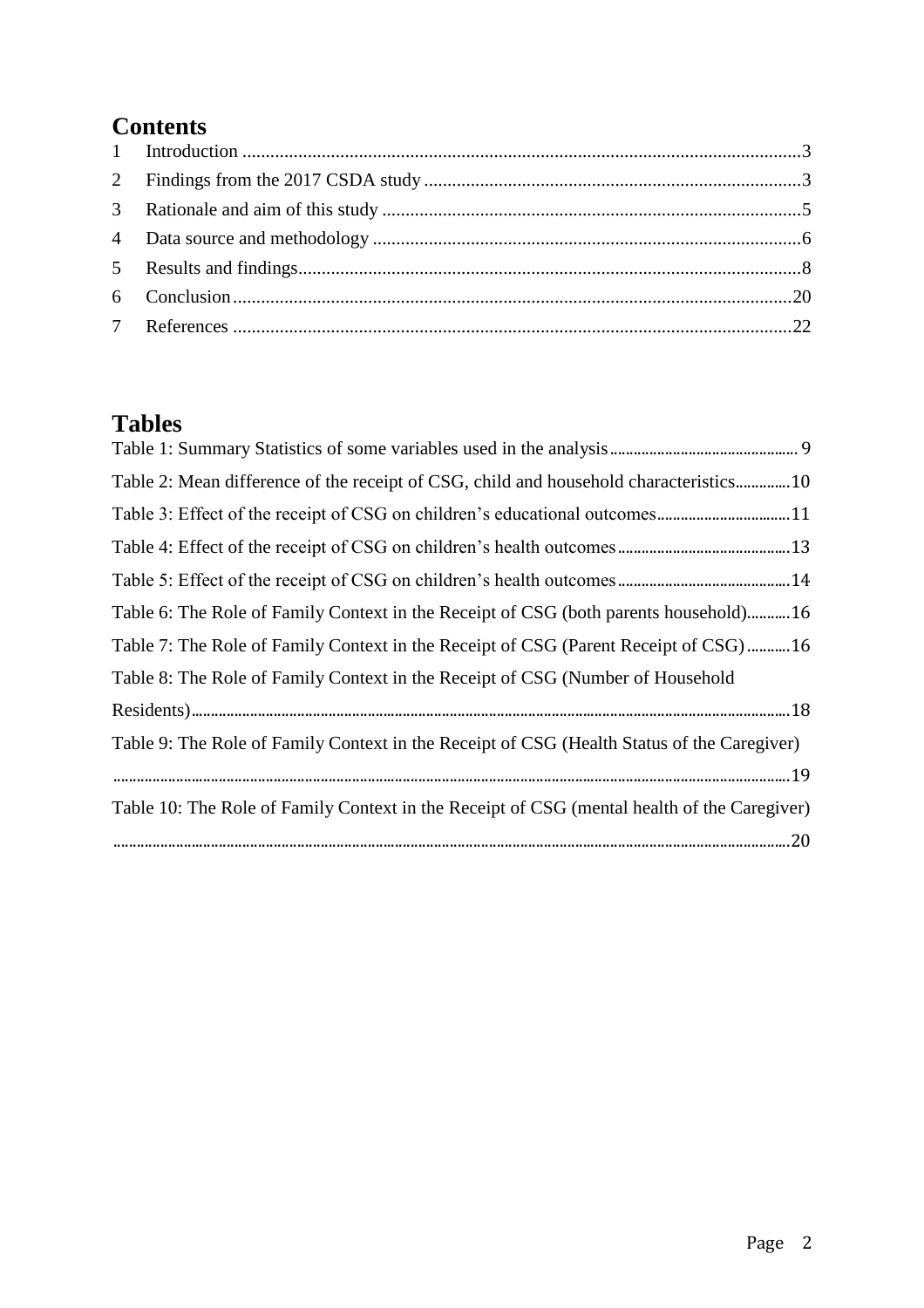## <span id="page-2-0"></span>**1 Introduction**

South Africa's Child Support Grant (CSG), has been shown to positively impact the lives of recipients and their families, to reduce poverty and improve food security (Coetzee, 2014; Agüero, Carter & Woolard, 2007; Case, Hosegood & Lund, 2005; DSD, SASSA & UNICEF, 2012; Eyal & Woolard, 2011; Patel, Knijn & van Wel, 2015; Bhorat & Cassim, 2014). While the CSG as a social protection programme has been very successful, cash transfers alone are not enough to meet the needs of children to support child wellbeing. Child wellbeing must be considered broadly, in the context of the social environment and support structures surrounding the grant recipient.

Despite the great progress in social protection programme delivery, many children continue to live in poverty in South Africa, with negative impacts on their wellbeing. In addition, how the context in which grant recipients live – their family, social and community structures – interacts with grant receipt is not adequately understood in South Africa. Consequently, policy makers do not have a comprehensive understanding of the mechanisms through which grants influence well-being outcomes. This has implications for policymakers wishing to scale-up the positive impact of grants and to improve outcomes for grant recipients.

This report shares the findings from an analysis intending to contribute to our understanding of child wellbeing, the CSG, and family contexts. This is the second in a short series of analyses that uses national data from the National Income Dynamics Survey (NIDS), which is a nationally representative panel study on households across South Africa. The first report (Patel et al, 2017), here called the 2017 CSDA study, focused only on Wave 1 data from 2008. This current report tracks the same children from Wave 1, 2008, to Wave 4, 2014. Findings from the first report are summarised below, and then the new findings are described.

## <span id="page-2-1"></span>**2 Findings from the 2017 CSDA study**

In 2017, the CSDA published a report<sup>1</sup> entitled "Family contexts, the Child Support Grant, and Child Well-being Outcomes" (Patel et al, 2017). This report sought to uncover the mechanisms through which the CSG impacts recipient livelihoods in a South African context, to understand how to strengthen efforts of families to enhance the wellbeing of CSG beneficiaries. A mixed-

 $\overline{a}$ <sup>1</sup> This research was conducted in partnership with PSPPD, EU, Universities of Chicago and Utrecht.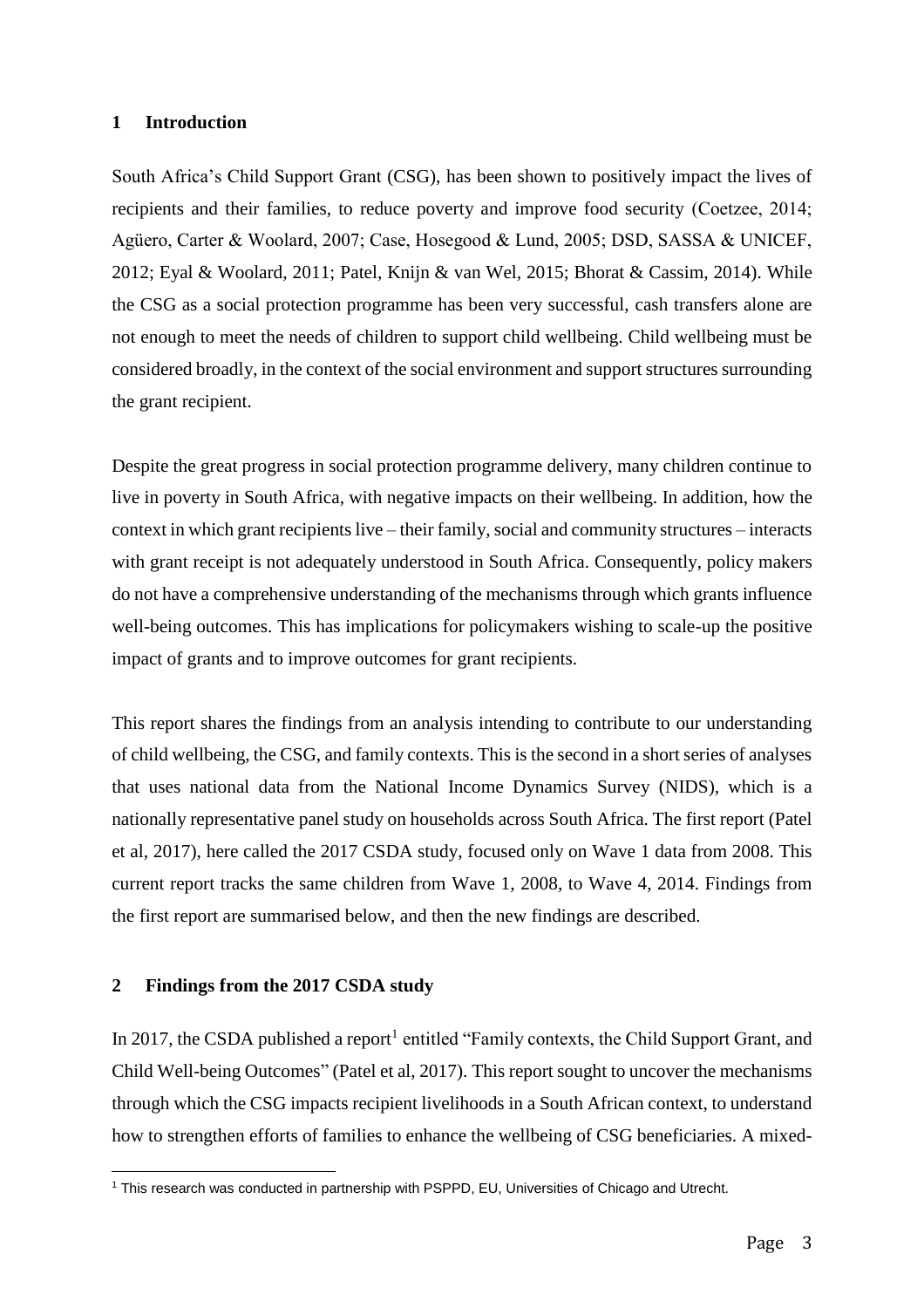methods study was conducted using Wave 1, 2008, data from the NIDS to investigate these issues quantitatively and qualitative focus groups. The CSDA quantitative analysis investigated the relationship between family structure, caregiver characteristics, family social and community contexts and child well-being outcomes in poor families in South Africa, in a subsample of families with children under the age of 8 years old who receive a CSG.

The 2017 research was based on the social development approach to child welfare, which asserts that children do not exist in isolation of their families and the communities in which they live; hence, child wellbeing, and the interventions intended to promote wellbeing, must be considered in relation to the broader community, cultural, economic and societal contexts of CSG beneficiaries. Using this approach, child wellbeing was understood in multiple dimensions: material (or economic), physical, cognitive, social and emotional wellbeing, including access to services to meet basic needs of children for shelter, water, sanitation and energy (Laryea-Adjei & Sadan, 2012; Hall & Woolard, 2012); adequate nutrition for cognitive development of children (Casale, Desmond & Richter, 2014; Haile, Nigatu, Gashaw & Demelash, 2016); and, the effect of early childhood food deprivation on long-term development (Casale et al., 2014).

Measuring child wellbeing in relation to enrolment in an Early Childhood Development (ECD) centre or school, anthropometric measurements and caregiver perceived child health, the main finding from the 2017 CSDA study is, firstly, that food-security is a key, mediating factor influencing well-being outcomes of CSG recipients, particularly in rural areas. We know from other research that the effects of poor nutrition are long-lasting. Using NIDS data, Casale (2016) examines the effects of stunting of children aged  $0 - 8$  years in 2008 (Wave 1) on educational outcomes in 2014/15 (Wave 4). Children who were stunted in Wave 1 were found to have enrolled later for Grade 1; completed fewer years of schooling, and were more likely to fail the grades they had enrolled for in the preceding years.

Secondly, the 2017 CSDA study finds that in urban areas, caregiver depression significantly negatively impacts child wellbeing. Other research supports this finding, showing that maternal depression is significantly reduced when receipt of the CSG increases, more so the more children the mother has (Eyal & Njozela, 2016). Through the mechanism of improved maternal mental health, child educational outcomes, measured in years of schooling attained, are significantly higher as cumulative CSG receipt increases (Eyal & Njozela, 2016).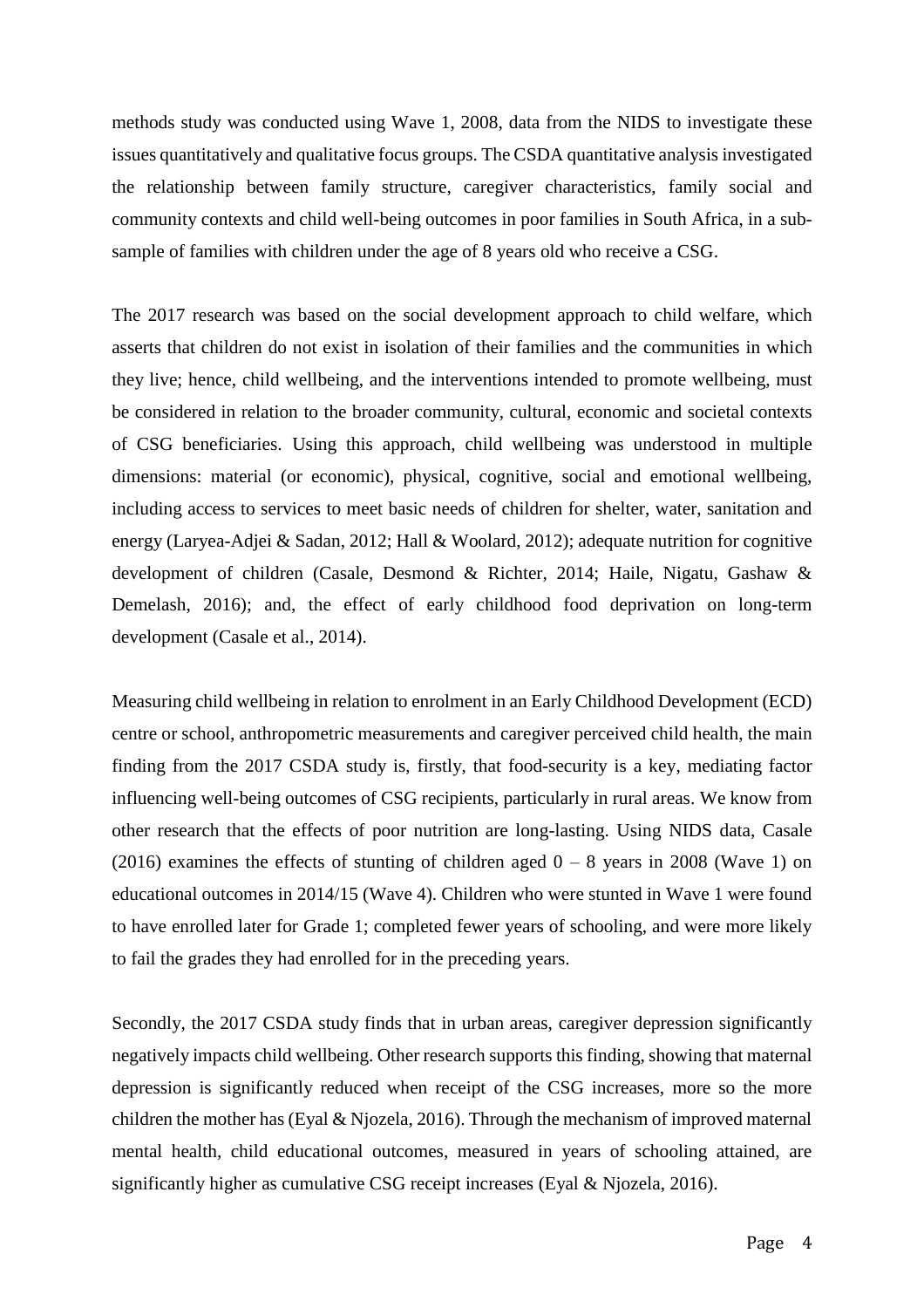Thirdly, having a relative in a household, a higher living standard (access to basic services and shelter), a higher income, good mental health and the caregiver's positive view of their own health, are also found to be protective factors for child wellbeing in the 2017 CSDA study.

While the 2017 CSDA study focused on the *mechanisms* through which CSG receipt affects child wellbeing, other research has tried to measure the *magnitude* of the impact of the CSG. To this end, Coetzee's (2013) research used a generalised form of the propensity matching scores model to estimate the impact of the CSG on child health, nutrition and education. A positive, albeit small, effect on two of the selected outcomes (children's height-for-age and progress through the school system) was found when the effect is estimated with a continuous treatment variable. Although the paper shows some evidence of a positive effect, the estimates are small and do not provide clear evidence that CSG transfers received by caregivers are spent on maximising the wellbeing of beneficiaries.

Finally, the 2017 CSDA report concluded that there is room to enhance beneficiary wellbeing, and that family strengthening interventions are needed to scale up the positive impacts of the CSG. The study contributes to the limited evidence on the efficacy of existing parenting programmes in South Africa, especially in the context of intra-familial, family and community structures – characteristics that are seldom captured in child wellbeing assessment surveys (Minkkinen, 2013). The study has helped to support the design and implementation of appropriate family- and community-based interventions to enhance the established social protection programme.

## <span id="page-4-0"></span>**3 Rationale and aim of this study**

The NIDS dataset tracks individual respondents since 2008 in subsequent waves, making it possible to follow the well-being outcomes of the children who receive the CSG over time. Using NIDS 2014 data, this study measures the health and educational wellbeing of the same children included in the previous CSDA study, six years later. The follow up study is intended to examine the effect of CSG receipt over time, and to validate the model previously devised by the CSDA to capture the factors associated with child wellbeing.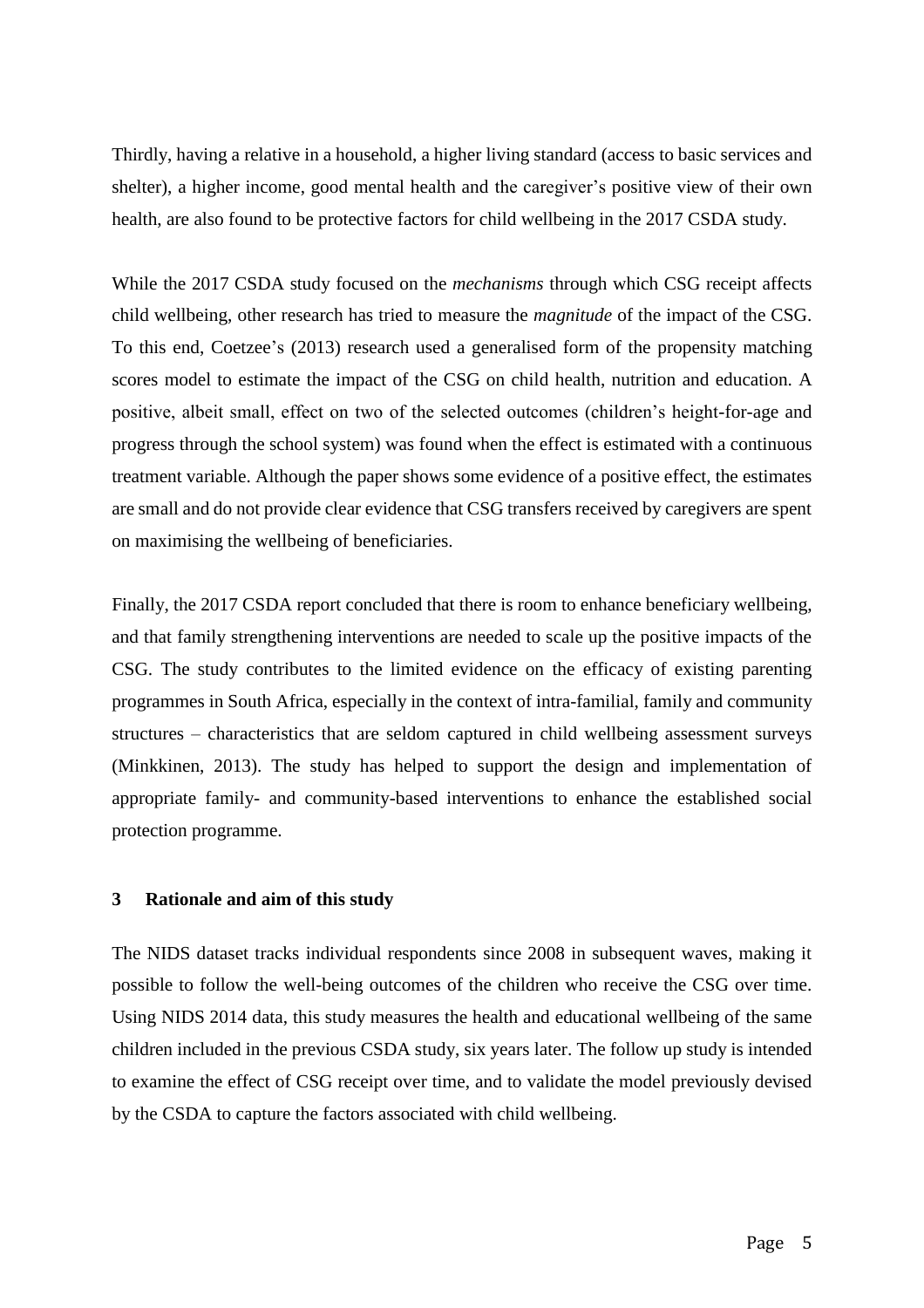The aim of the study is to (i) understand the relationship between family structure, caregiver characteristics, social and community structure and food security and child wellbeing; (ii) test and validate the explanatory quality of the social development model of child wellbeing; and (iii) provide policy and programmatic recommendations to enhance the positive impacts of the CSG. The analysis in this report is limited to an investigation of family context and the effect of maternal depression on CSG receipt. The impact of food security is not investigated in this report as this information is not captured in the wave 4 NIDS survey. Insofar as family context is measured, we look only at household size and not number of relatives in the household. Other research has shown that the number of adults living in a household is likely to match the number of relatives in the household.

By keeping track of families with children receiving CSGs and their well-being outcomes, the study is intended to contribute to strengthening the social protection system through revisions to policy and practice.

## <span id="page-5-0"></span>**4 Data source and methodology**

## *4.1. Data Source*

This study uses the South African National Income Dynamic Survey (NIDS) dataset for 2008 and 2014. The NIDS is a nationally representative panel survey conducted by the South African Labour and Development Research (SALDRU) unit of the University of Cape Town<sup>2</sup>. The survey captures detailed information about health, migration, labour force, fertility, access to social services (e.g., CSG receipt), expenditure, and income of the respondents.

Our study aims to use the NIDS dataset to track beneficiaries and non-beneficiaries of the Child Support Grant between Wave 1 (2008) and Wave 4 (2014), in order to investigate the educational and health outcomes of the children who receive the CSG over time. Other outcome variables are not available in the NIDS, which is a limitation in assessing overall multidimensional wellbeing of children. The Wave 1 (2008) survey incorporates data on some 7 296 households, containing 31 144 household members as well as 9 605 children under the age of 14 years. The Wave 4 (2014) survey comprises 11 895 households, containing 49 540

 $\overline{a}$ <sup>2</sup> http://www.nids.uct.ac.za/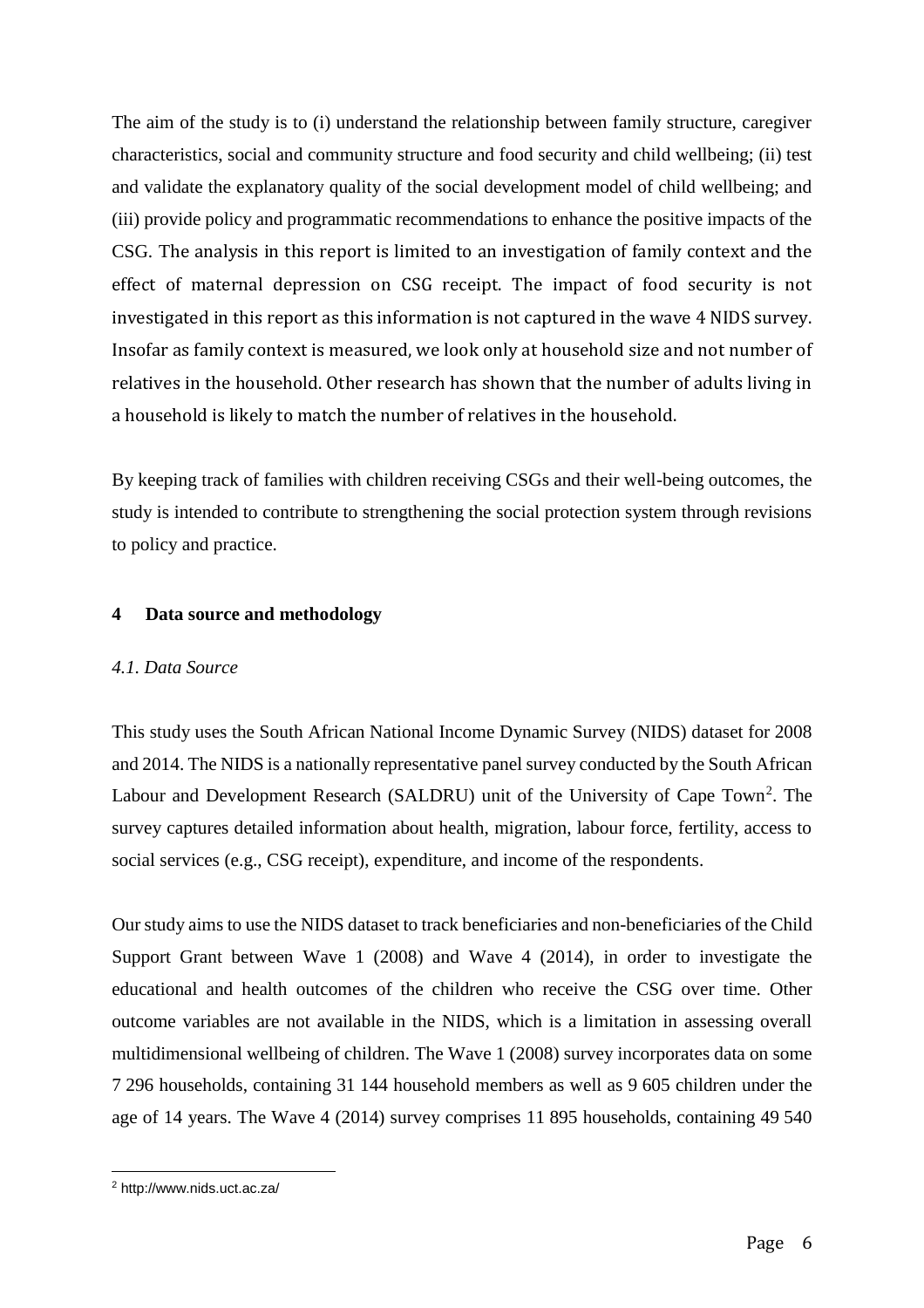household members as well as 13 918 children under the age of 14 years. This study tracks the same children that were 0-7 years in the 2008 survey to the 2014 survey, when they were between 6-13 years, and we constructed a panel dataset of the respondents accordingly.

#### *4.2. Methodology*

 $\overline{a}$ 

We begin the empirical analysis by presenting some descriptive data of the characteristics of the sampled children, using data from 2008 and then 2014.

We then use a simple bivariate regression model to investigate whether CSG receipt is associated with children's health and educational outcomes. We therefore estimate the impact of CSG receipt on children's health and educational outcomes, using the specification below:

$$
Y_{iht} = \alpha_0 + \alpha_1 C S G_{iht} + \alpha_2 X_{iht} + \alpha_3 HH_{ht} + \varepsilon_{iht}
$$
\n<sup>(1)</sup>

 $Y_{iht}$  denotes educational and health outcomes for child *i*, in household *h*, and time t.  $CSG_{iht}$  is a binary (dummy) variable that represents the receipt of CSG by child *i,* in household *h*, at time  $t$ .  $X_{int}$  represents a set of individual characteristics that include child and parental/caregiver characteristics such as age, gender, employment status, race variables, and other key characteristics.  $HH<sub>ht</sub>$  denotes household variables such as household size, gender of the household head, marital status of the household head, education of the household head, and consumption household expenditure. Lastly,  $\varepsilon_{iht}$  represents error terms. The estimation of equation (1) takes into account province and time differences that are likely to confound our results. Hence, we controlled for these differences using province and time dummies.

For the purpose of estimating a causal effect of the receipt of CSG on children's health and educational outcomes, we generated the treated and control groups of CSG receipt by using the eligibility criteria of the child's age and means test. We make use of the information on income reported in the NIDS to calculate the means test variable, which indicates whether the caregiver qualifies for the grant.<sup>3</sup> The treated group is defined as children who are eligible for the CSG and receive the grant in both 2008 and 2014. The control group is defined as those children who are eligible for CSG receipt but do not receive the CSG in 2008 and 2014 respectively.

<sup>&</sup>lt;sup>3</sup> The means test as at 2008 was based on a monthly income threshold of R2, 300 for single caregivers, and 4,600 for couple. However, in 2014, the amount was increased to R3, 200 for single caregiver, and R6, 400 for couple.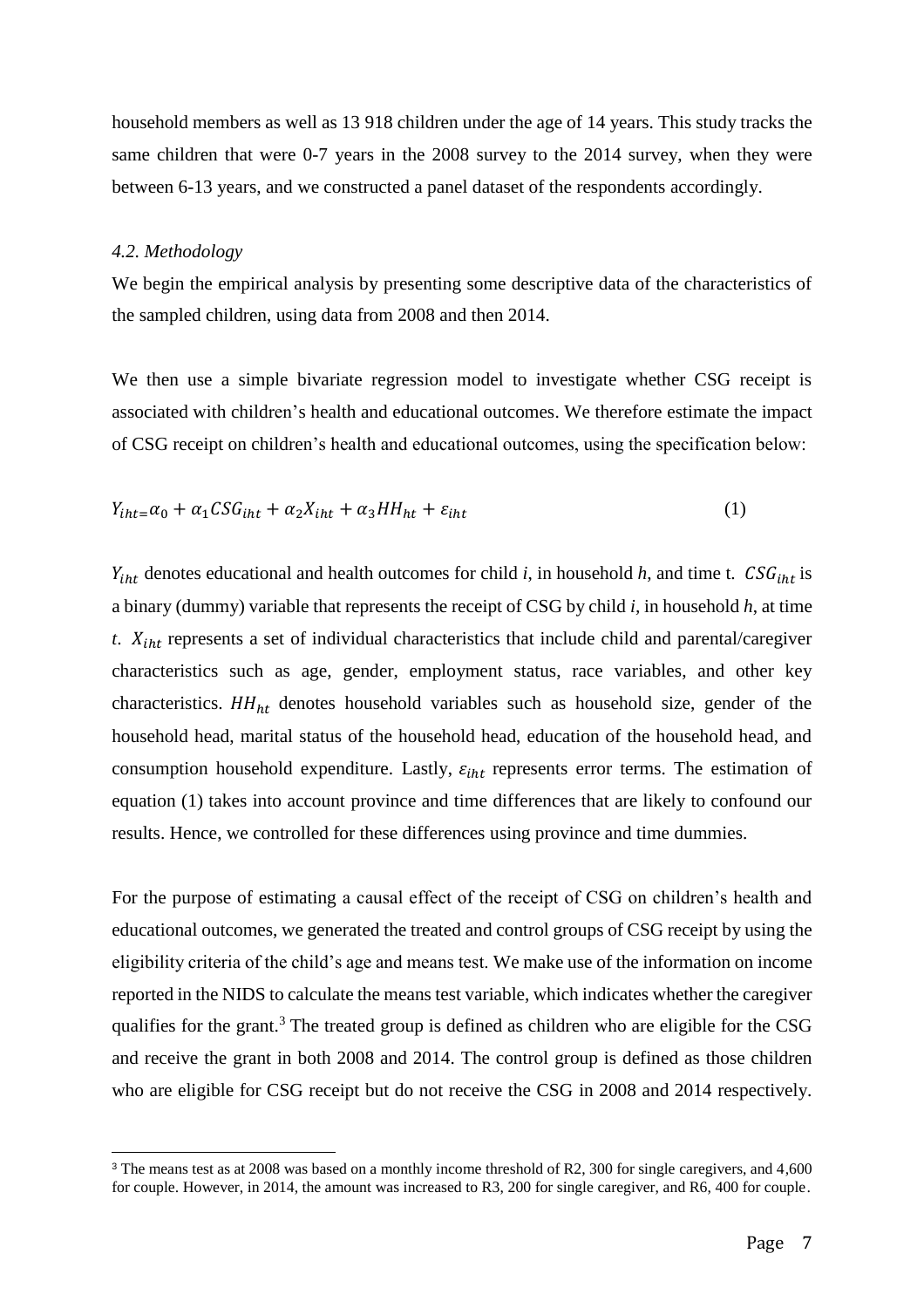We can use the control group as a potential counterfactual because we expect the treated and control groups to be similar in terms of background characteristics, as opposed to the untreated and non-eligible children who will be different.

The major contribution of this study to the literature is the investigation of the role of family context in the relationship between the receipt of CSG and children's health and educational outcomes. The role of family context such as family functioning, family structure, social and community organisation, and financial capacities are examined to establish the extent to which they matter to wellbeing along with the receipt of the CSG.

We consider the role of family context, using the specification below:

$$
Y_{iht} = \alpha_0 + \alpha_1 CSG * FC_{iht} + \alpha_2 X_{iht} + \alpha_3 HH_{ht} + \varepsilon_{iht}
$$
 (2)

Our parameter of interest is  $\alpha_1$ , which captures the role of family context in the relationship between receipt of the CSG and child outcomes. Family contexts refer to household characteristics such as the presence of both or single parent in the household, presence of relatives in the household, number of resident members in the household, and mental health of the caregiver.

## <span id="page-7-0"></span>**5 Results and findings**

#### *5.1. Descriptive characteristics of sampled children*

From Table 1, the standard height-for-age for children in 2008 and 2014 sample is 0.81 standard deviations below the median of the height-for-age distribution. The weight-for-age in our sample is 0.27 standard deviations below the median weight-for-age distribution. Moreover, the weight-for-height is 0.48 standard deviations above the median weight for height distribution, and the body mass index is 0.18 standard deviations above the median body mass index distribution. The mean age of the children's entry into grade 1 is 6.6 years (although the sample includes children from  $0 - 5$  years old which is before school-going age), and 7 percent of children in the sample reported to have failed or repeated a grade at school, although given that these children are all in the very early years of schooling, this is not indicative of the likely grade repetition rate in the future. The average age of children in the sample is 6.4 years old, and 51 percent of them are male.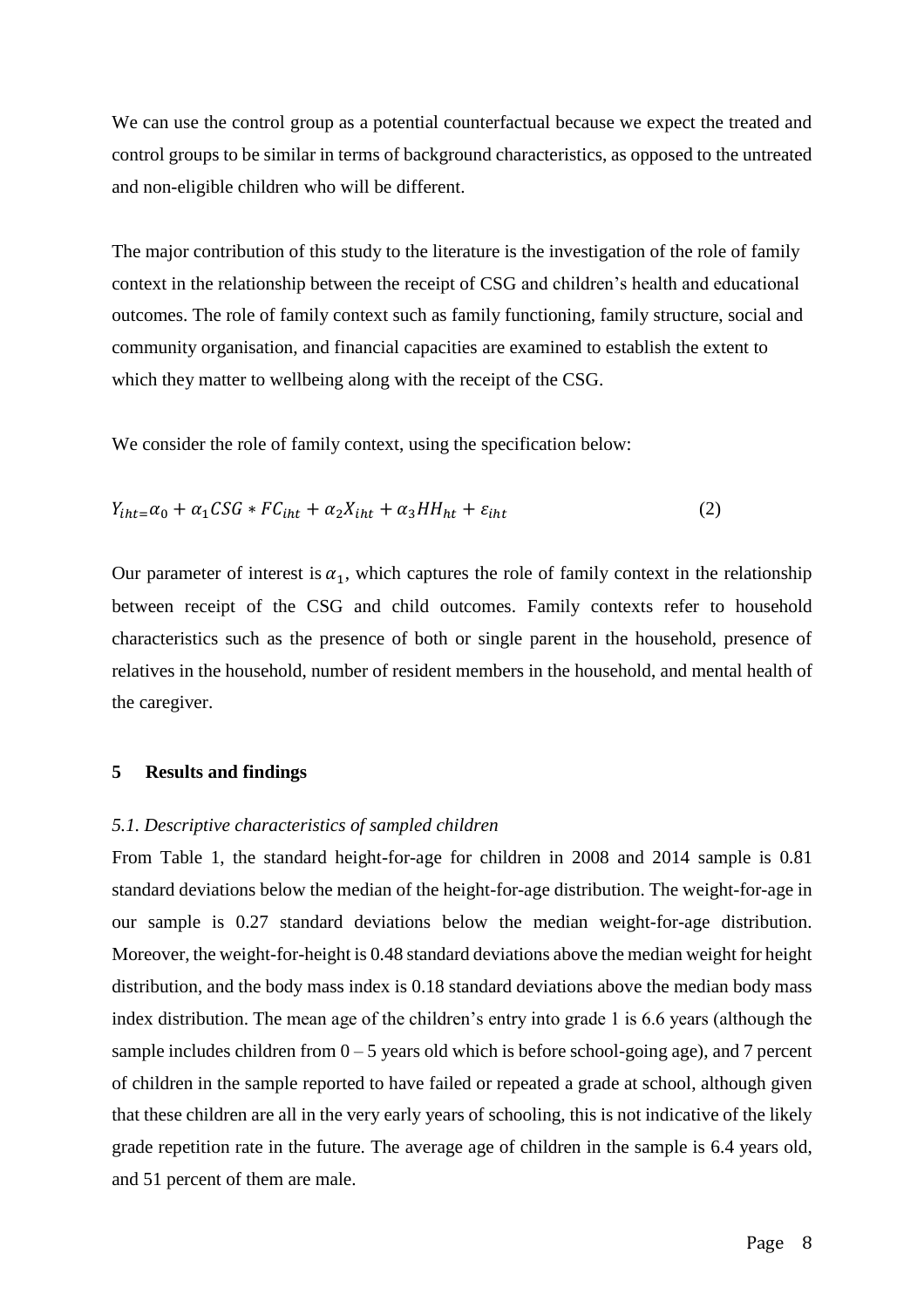For the household characteristics, the average house size is 7 members, higher that the national average of 3,3 (StatsSA, 2016), and 81 percent of the sampled children reported that they were still receiving the CSG in 2014. Also, 60 percent of children live in a female-headed household, 40 percent of the household heads are married, 35 percent of the sampled children have their biological father as a household resident, and 64 percent of the sampled children have their biological mother resident in the household.

| radic r. Summary Statistics of some variables used in the analysis<br>Variable | Mean      | <b>Standard Deviation</b> |
|--------------------------------------------------------------------------------|-----------|---------------------------|
|                                                                                |           |                           |
| <b>Child Outcomes</b>                                                          |           |                           |
| Height-for-age z score                                                         | $-0.8132$ | 1.3490                    |
| Weight-for-age z score                                                         | $-0.2713$ | 1.3762                    |
| Weight-for-height z score                                                      | 0.4824    | 1.4536                    |
| <b>BMI</b> z score                                                             | 0.1831    | 1.3451                    |
| Age child started grade 1                                                      | 6.6607    | 1.2719                    |
| Exam failed or repeat grade                                                    | 0.0718    | 0.2581                    |
| Grade completed                                                                | 3.0652    | 2.3522                    |
|                                                                                |           |                           |
| <b>Child Characteristics</b>                                                   |           |                           |
| Age                                                                            | 6.4357    | 3.9956                    |
| Gender (male=1)                                                                | 0.5090    | 0.4999                    |
|                                                                                |           |                           |
| <b>Household Characteristics</b>                                               |           |                           |
| Household size                                                                 | 7.2063    | 3.8489                    |
| <b>CSG</b> Receipt                                                             | 0.8076    | 0.3942                    |
| Male headed household                                                          | 0.4045    | 0.4908                    |
| Household head married                                                         | 0.4029    | 0.4905                    |
| Father is resident in the HH                                                   | 0.3539    | 0.4782                    |
| Mother is resident in the HH                                                   | 0.6440    | 0.4788                    |
| Total household expenditure (month)                                            | 5019.4    | 7484.422                  |
| Observations                                                                   | 8,778     |                           |
|                                                                                |           |                           |

<span id="page-8-0"></span>**Table 1: Summary Statistics of some variables used in the analysis**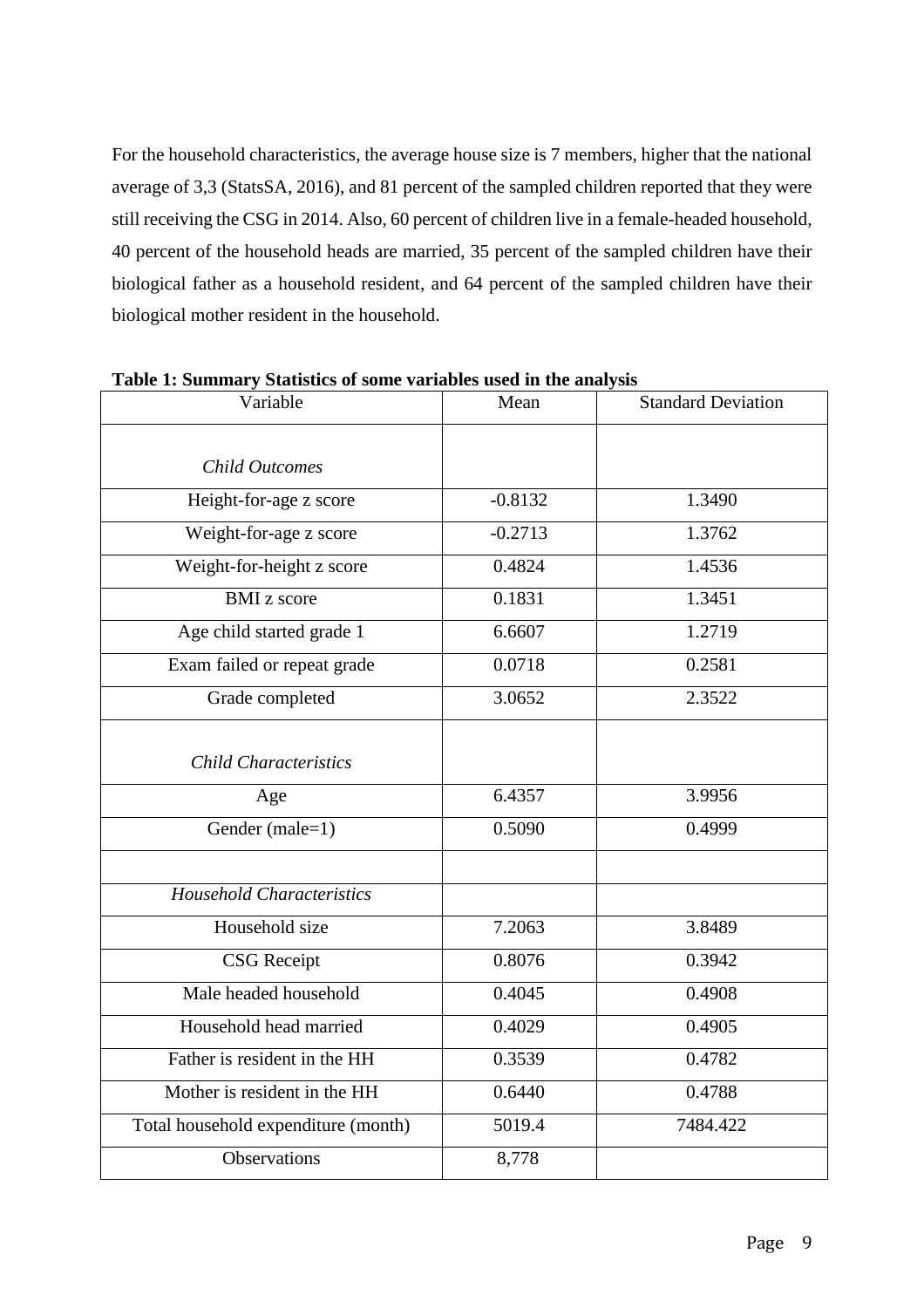Table 2 presents the mean difference of the receipt and non-receipt of the CSG, using the 2008 and 2014 data. The treated group reported higher household consumption expenditure compared to the control group. The difference between the two groups is statistically significant at a 10 percent level. There is no statistical mean difference in household size between the treated and control group. For households not receiving the CSG, 54 percent are female-headed, whereas of households receiving the CSG, 65 percent are female-headed households. For our outcomes variables, we found no statistical difference in terms of standardized height-for-age of the children between beneficiaries and non-beneficiaries of the CSG. We however, obtained different results for the standardised weight-for-age of the CSG beneficiaries and non-beneficiaries: the recipients of the CSG weigh less compared to the nonbeneficiaries of the CSG. Moreover, we found a statistical difference in BMI z scores, age at first enrolment and grade completion between recipients of the CSG and non-recipients of the CSG. CSG beneficiaries had a lower BMI z score than the non-beneficiaries, which follows from the finding that weight for age is lower for CSG recipients. Children in poorer households may weigh more due to consumption of lower nutritional, cheaper foods. Beneficiaries of the CSG enrolled in school earlier than non-beneficiaries and completed more grades.

| Variable                | Control               | Treated   | Difference    |
|-------------------------|-----------------------|-----------|---------------|
| Household expenditure   | 1261.4880             | 1421.5740 | $-160.086*$   |
|                         | (40.9661)             | (39.7855) | (93.84233)    |
| Household size          | 6.9059                | 7.121938  | $-0.2160$     |
|                         | (0.1319)              | (0.05808) | (0.1452)      |
| Female headed household | 0.5393                | 0.6461    | $-0.1068$ *** |
|                         | (0.0187)              | (0.0078)  | (0.0197)      |
| Household head married  | 0.4129                | 0.3892    | 0.3930        |
|                         | (0.0185)              | (0.0080)  | (0.0073)      |
| <b>HAZ</b>              | $-0.8769$<br>(0.0465) | $-0.8370$ | $-0.0399$     |
|                         |                       | (0.0186)  | (0.0473)      |
| <b>WAZ</b>              | $-0.2295$             | $-0.3267$ | $0.0973*$     |
|                         | (0.0554)              | (0.0224)  | (0.0563)      |

<span id="page-9-0"></span>**Table 2: Mean difference of the receipt of CSG, child and household characteristics**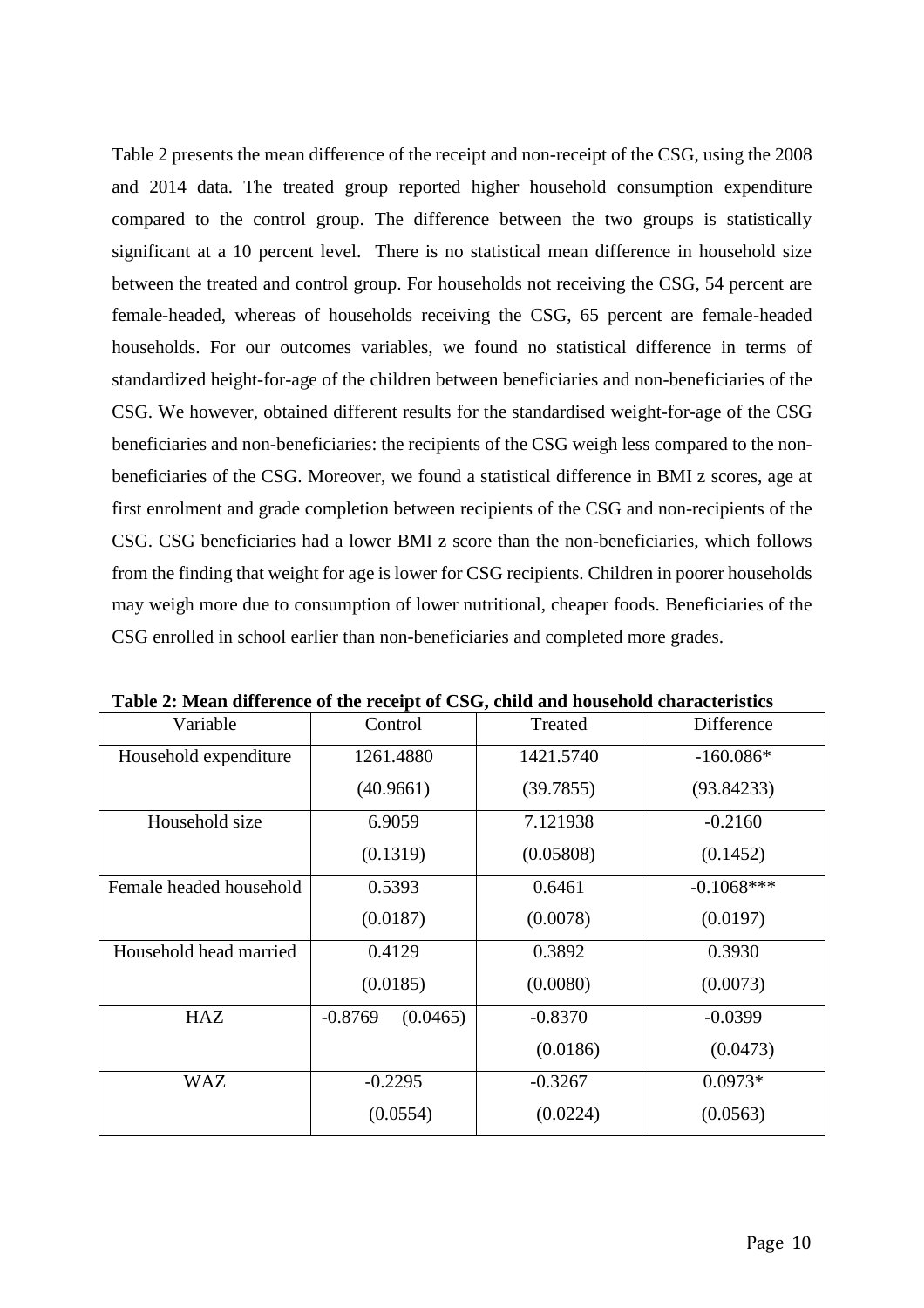| Variable                   | Control  | Treated  | Difference   |
|----------------------------|----------|----------|--------------|
| <b>WHZ</b>                 | 0.4712   | 0.5027   | $-0.0315$    |
|                            | (0.0810) | (0.0399) | (0.0889)     |
| <b>BMI</b> Z Score         | 0.2803   | 0.1309   | $0.1495***$  |
|                            | (0.0476) | (0.0187) | (0.0482)     |
| Age at first enrolment     | 6.8030   | 6.6559   | $0.1470**$   |
|                            | (0.0646) | (0.0231) | (0.0644)     |
| Grade completion           | 3.0468   | 3.3618   | $-0.3150***$ |
|                            | (0.0402) | (0.1261) | (0.1127)     |
|                            |          |          |              |
| Failed or grade repetition | 0.0778   | 0.0746   | 0.0032       |
|                            | (0.0054) | (0.0138) | (0.0151)     |
|                            |          |          |              |

Note: Standard errors are in parentheses. \*\*\*, \*\* and \* represent significance at 1 percent, 5 percent and 10 percent levels respectively.

## *5.2. Regression analysis*

Table 3 presents the regression results, measuring the impact of the CSG on children's school outcomes using two proxies. We investigate the effect of the receipt of the CSG on (i) age at first enrolment in school (ii) grade repetition and (iii) grade completion. We found the CSG beneficiaries are more likely to enrol in school at an earlier age compared to non-beneficiaries of the CSG. More precisely, receipt of the CSG lowers the age of first enrolment of the child by 0.04 years. This outcome means that a small proportion of children were enrolled a year earlier than the mandatory age, and these children were more likely to be in the CSG recipient group. However, we found no statistically significant results for other measures of educational outcomes – failed or repeat grade and grade completion. The regression controls for child and household characteristics, as well as province and year dummies.

## <span id="page-10-0"></span>**Table 3: Effect of the receipt of CSG on children's educational outcomes**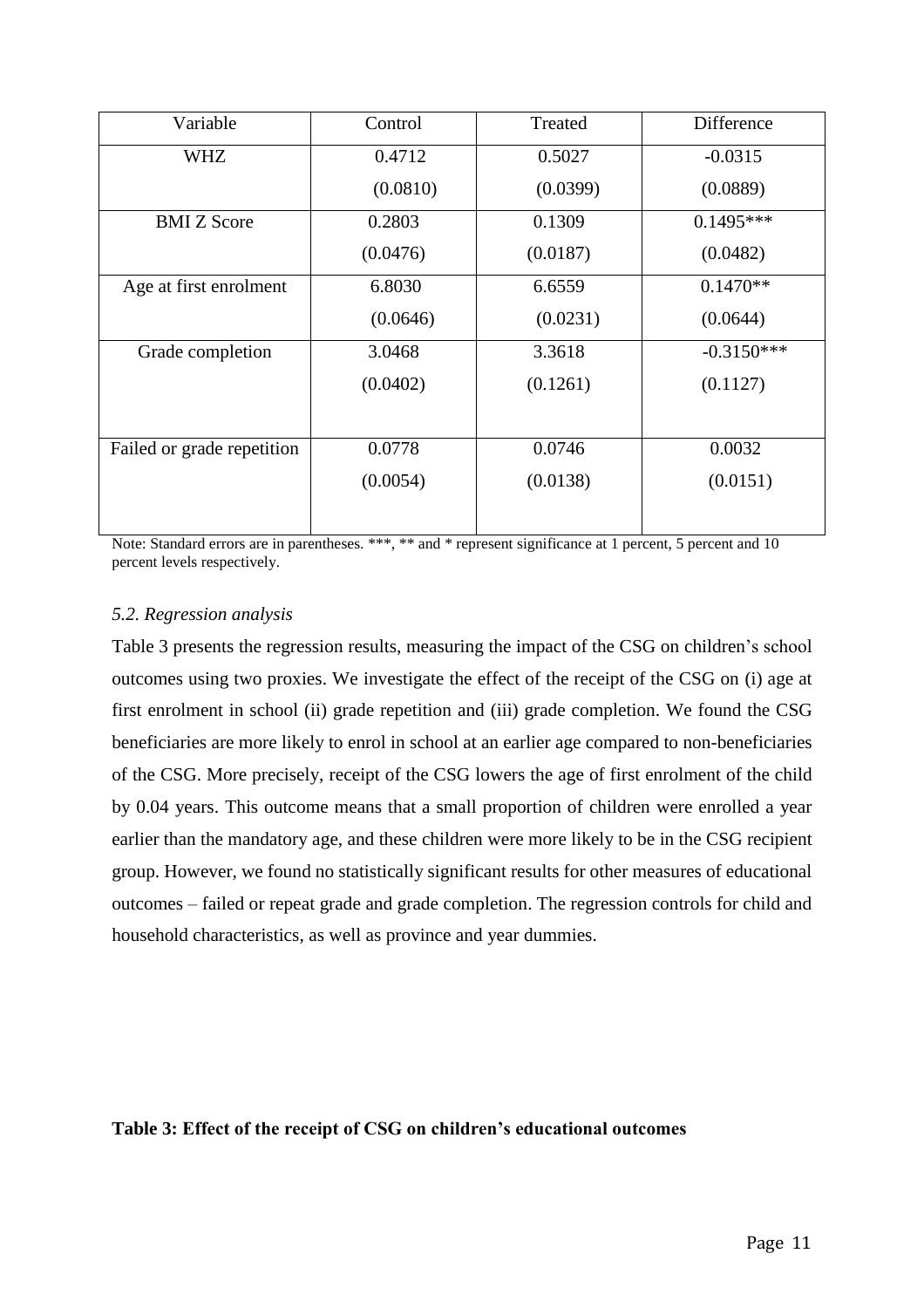| Variable               | Age at first child enrolment | Failed or repeated grade | Grade completion |
|------------------------|------------------------------|--------------------------|------------------|
| <b>CSG</b> Receipt     | $-0.0420*$                   | 0.0202                   | 0.0140           |
|                        | (0.0288)                     | (0.0624)                 | (0.0408)         |
| Household size         | $0.4957**$                   | $-0.0138**$              | $-0.01613$       |
|                        | (0.2119)                     | (0.0061)                 | (0.0161)         |
| Age in Years           | $-0.0829$                    | 0.0256                   | 0.1563           |
|                        | (0.2138)                     | (0.0477)                 | (0.1188)         |
| <b>Education of HH</b> | $-0.0171$                    | 0.0020                   | $-0.0069$        |
|                        | (0.0117)                     | (0.0025)                 | (0.0068)         |
| Urban                  | $0.6385*$                    | $-0.1141$                | $-0.4060*$       |
|                        | (0.4279)                     | (0.1020)                 | (0.2437)         |
| African                | 0.5061                       | $-0.5399$                | $-0.0289$        |
|                        | (3.2594)                     | (0.3821)                 | (0.0402)         |
| Quintile 2             | 0.1325                       | 0.0139                   | $-0.0880$        |
|                        | (0.2030)                     | (0.0409)                 | (0.1113)         |
| Quintile 3             | $0.4957**$                   | $-0.0289$                | $-0.140804$      |
|                        | (0.2118)                     | (0.0402)                 | (0.1139)         |
| Quintile 4             | 0.3062                       | $-0.0258$                | $-0.2114*$       |
|                        | (0.2617)                     | (0.0576)                 | (0.1478)         |
| Quintile 5             | 0.1077                       | $-0.0293$                | 0.0032           |
|                        | (0.3621)                     | (0.0646)                 | (0.1817)         |
| Constant               | 6.4899***                    | $0.4647*$                | $-1.7122*$       |
|                        | (1.9641)                     | (0.3120)                 | (0.9228)         |
| Year dummy             |                              | $\checkmark$             |                  |
| Province dummies       | ✓                            | $\checkmark$             |                  |
| R-squared              | 0.1435                       | 0.0643                   | 0.4814           |
| Observations           | 4458                         | 2724                     | 3574             |

Note: Standard errors are in parentheses. \*\*\*, \*\* and \* represent significance at 1 percent, 5 percent and 10 percent levels respectively.

Table 4 presents the regression results for the impact of receipt of the CSG on children's health indicators. The two measures used in our analysis as proxies for health outcomes are standardised height-for-age and standardised weight-for-age. We found that the receipt of the CSG is positively associated with children's standardised height-for-age and weight-for-age.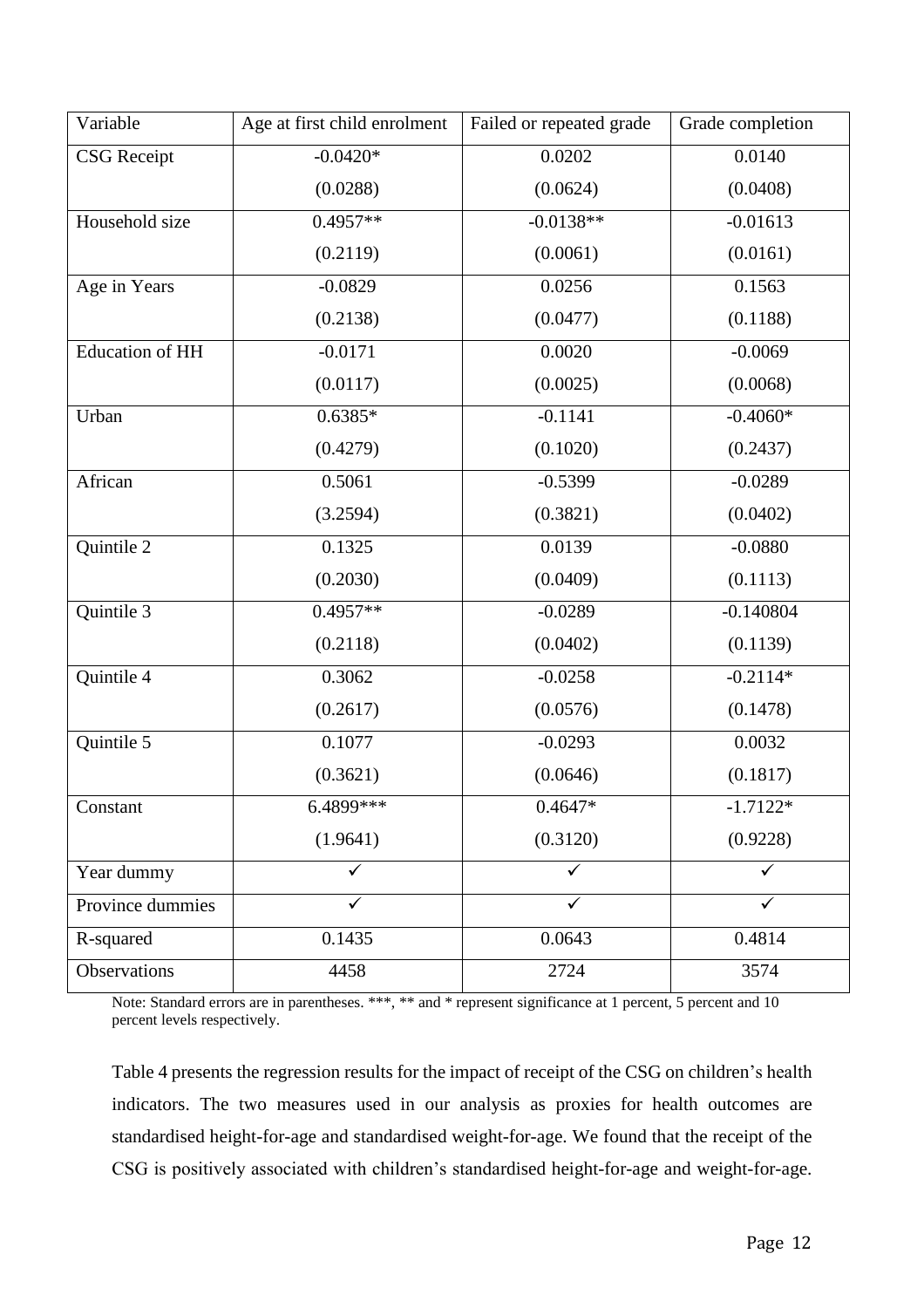This means that receipt of the CSG is associated with higher height for age when controlling for other variables despite having found no statistical difference in the mean height for age of recipients and non-recipients. And receipt of the CSG is associated with higher weight for age when controlling for other variables, despite finding that CSG recipients weigh less than nonrecipients on average. Specifically, receipt of the CSG is positively associated with height-forage z scores of the child by 0.0057, and also positively associated with weight-for-age z scores by 0.1711. This means that, after adjusting for other socio-economic effects, CSG recipients, on average, had a significantly higher mean HAZ (height for age) than non-CSG recipients. HAZ is a standardised score measuring stunting. Any HAZ value < -2SD indicates stunting and HAZ<-3 SD indicates severe stunting. However, we found no significant relationship between receipt of the CSG and children's standardised body mass index of the sample children. The regression takes into account year and province fixed effects accordingly.

| Variable               | HAZ       | <b>WAZ</b>  | ZBMI        |
|------------------------|-----------|-------------|-------------|
| <b>CSG</b> Receipt     | $0.0057*$ | $0.1711*$   | 0.1092      |
|                        | (0.0038)  | (0.1160)    | (0.0834)    |
| Household size         | 0.0098    | 0.0007      | $-0.0182**$ |
|                        | (0.0082)  | (0.0137)    | (0.0090)    |
| Age in Years           | $-0.0594$ | 0.0529      | 0.0214      |
|                        | (0.0695)  | (0.1159)    | (0.0764)    |
| <b>Education of HH</b> | 0.0761    | $-0.0034$   | 0.0015      |
|                        | (0.0747)  | (0.0069)    | (0.0042)    |
| Urban                  | 0.0106    | $-0.1458$   | $-0.1727$   |
|                        | (0.1292)  | (0.2173)    | (0.1449)    |
| African                | $0.6523*$ | $-1.8326**$ | $-0.8895*$  |
|                        | (0.4780)  | (0.7269)    | (0.5699)    |
| Quintile 2             | 0.2252    | 0.0287      | $-0.0039$   |
|                        | (0.3453)  | (0.1057)    | (0.0690)    |
| Quintile 3             | 0.0196    | 0.0912      | $-0.0614$   |
|                        | (0.0661)  | (0.1134)    | (0.0732)    |
| Quintile 4             | 0.0736    | 0.0216      | $-0.0511$   |

<span id="page-12-0"></span>**Table 4: Effect of the receipt of CSG on children's health outcomes**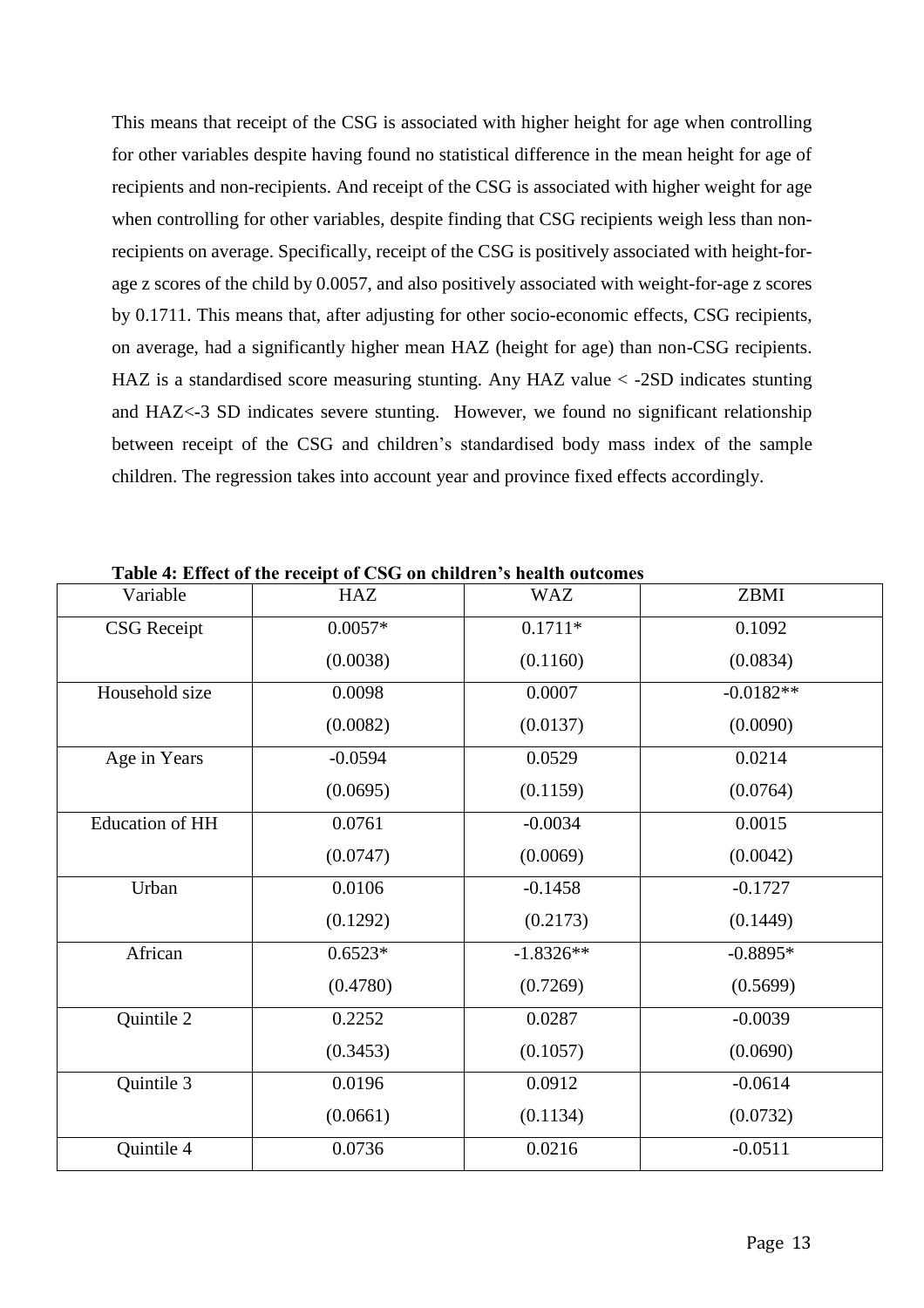|                     | (0.0793)   | (0.1347)  | (0.0867)     |
|---------------------|------------|-----------|--------------|
| Quintile 5          | 0.1167     | $-0.1547$ | $-0.0388$    |
|                     | (0.1035)   | (0.1833)  | (0.1138)     |
| Constant            | $-0.7603*$ | 0.6376    | 0.5819       |
|                     | (0.4528)   | (0.6469)  | (0.4962)     |
| Year dummy          | ✓          | ✓         | ✓            |
| Province dummies    | ✓          | ✓         | $\checkmark$ |
| R-squared           | 0.0445     | 0.0566    | 0.0964       |
| <b>Observations</b> | 5735       | 4000      | 5564         |

Note: Standard errors are in parentheses. \*\*\*, \*\* and \* represent significance at 1 percent, 5 percent and 10 percent levels respectively.

Following Casale (2016) we used the standard WHO cut-offs to classify children as stunted, i.e. height-for-age z-score (HAZ)  $\ll 2$  (in other words, the child's height-for-age is two standard deviations below the mean of a healthy reference population), whereas severe stunting is HAZ  $\ll 3$ . Moreover, there are different ways of classifying children as overweight and obese. Overweight is defined as a BMI z-score  $>2$  for children under 5 years and  $>1$  for children aged 5-14 years, and obese is defined as a BMI z-score >3 for children under 5 years and > 2 for children aged 5-14 years.

Table 5 shows the relationship between receipt of the CSG and additional indicators for children's health outcomes. The result in Column (1) shows that beneficiaries of the CSG are less likely to be stunted compared to non-beneficiaries of the CSG. More specifically, beneficiaries of the CSG are 5 percentage points less likely to be stunted compared to nonbeneficiaries of CSG. In Column (3), we found the receipt of the CSG to be associated with a child being overweight. Receipt of the CSG increases the probability of a child being overweight by 6 percentage points relative to a non-beneficiary of the CSG. However, we found no significant relationship between the receipt of the CSG and children being severely stunted or obese.

## <span id="page-13-0"></span>**Table 5: Effect of the receipt of CSG on children's health outcomes**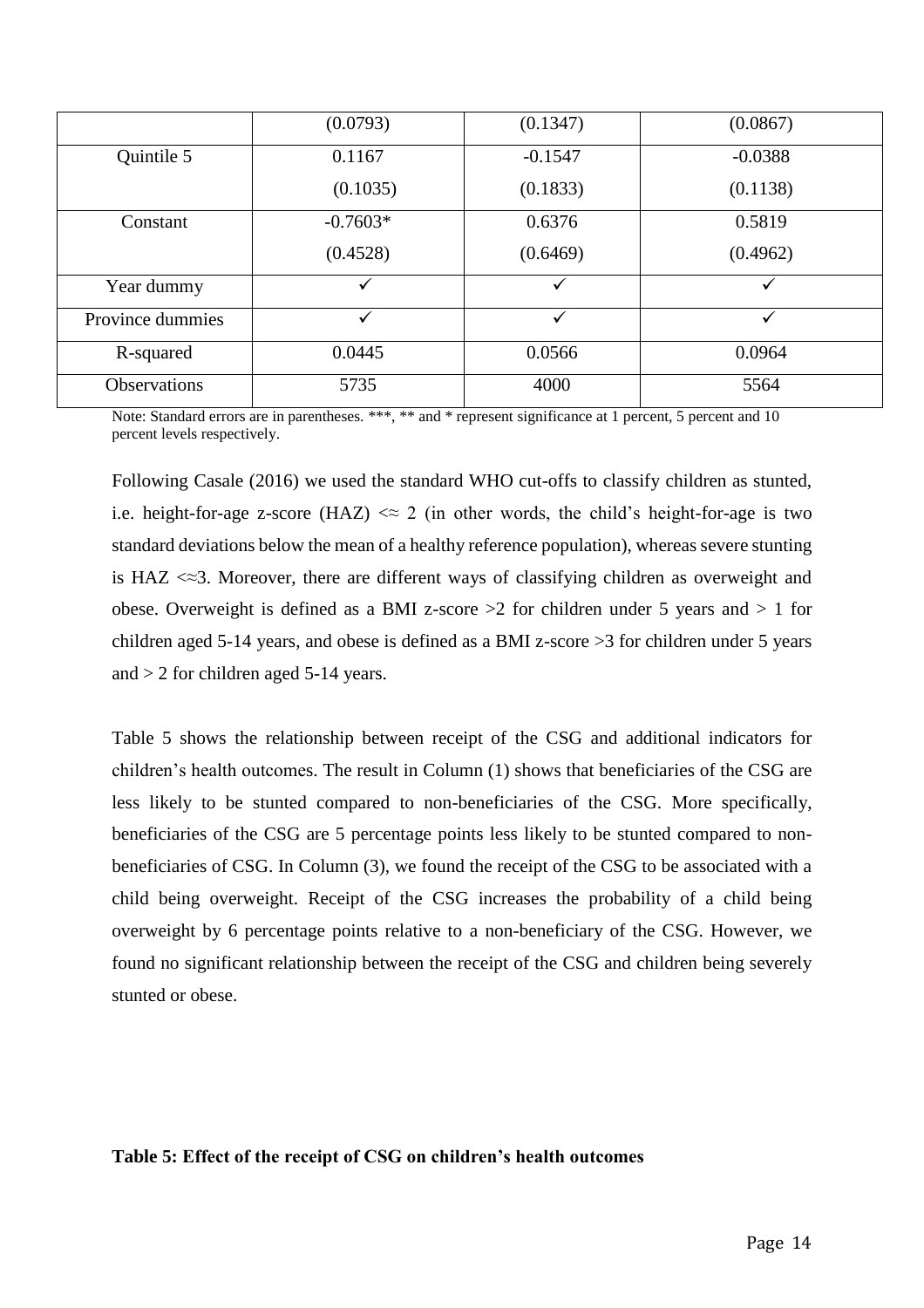| Variable               | Stunted      | <b>Severe Stunted</b> | Overweight   | Obese        |
|------------------------|--------------|-----------------------|--------------|--------------|
| <b>CSG</b> Receipt     | $-0.0506**$  | $-0.0071$             | $0.0562***$  | 0.0265       |
|                        | (0.0225)     | (0.0141)              | (0.0205)     | (0.0202)     |
| Household size         | 0.0010       | $-0.0031**$           | $-0.0055**$  | $-0.0002$    |
|                        | (0.0025)     | (0.0015)              | (0.0025)     | (0.0022)     |
| Age in Years           | 0.0080       | 0.0114                | $0.0449**$   | $0.0643***$  |
|                        | (0.0209)     | (0.0132)              | (0.0201)     | (0.0186)     |
| <b>Education of HH</b> | $-0.0036**$  | $-0.0017**$           | $-0.0019*$   | $-0.0022**$  |
|                        | (0.0011)     | (0.0007)              | (0.0011)     | (0.0010)     |
| Urban dummy            | $-0.0148$    | $-0.0266$             | $-0.0590*$   | $-0.0573*$   |
|                        | (0.0390)     | (0.0245)              | (0.0367)     | (0.0351)     |
| Population group       | 0.0192       | $0.0159*$             | 0.1317       | $-0.0123$    |
| $(1=Afterian)$         | (0.0188)     | (0.1581)              | (0.1660)     | (0.1366)     |
| Quintile 2             | 0.0050       | $-0.1067*$            | 0.0009       | 0.0039       |
|                        | (0.0199)     | (0.0655)              | (0.0186)     | (0.0169)     |
| Quintile 3             | 0.0029       | $0.0368*$             | $-0.0198$    | $-0.0000$    |
|                        | (0.0239)     | (0.0196)              | (0.0197)     | (0.0179)     |
| Quintile 4             | 0.0029       | 0.0115                | 0.0012       | 0.0132       |
|                        | (0.0239)     | (0.0150)              | (0.0235)     | (0.0213)     |
| Quintile 5             | 0.0111       | 0.0528                | 0.0175       | $0.0466*$    |
|                        | (0.0313)     | (0.0847)              | (0.0308)     | (0.0280)     |
| Constant               | $0.2558*$    | 0.0876                | 0.0994       | $-0.0325$    |
|                        | (0.1366)     | (0.0859)              | (0.1293)     | (0.1217)     |
| Year dummy             | $\checkmark$ | ✓                     | $\checkmark$ | $\checkmark$ |
| Province dummies       | $\checkmark$ | $\checkmark$          | $\checkmark$ | $\checkmark$ |
| R-squared              | 0.0807       | 0.0693                | 0.0126       | 0.0336       |
| <b>Observations</b>    | 5735         | 5735                  | 6755         | 5842         |

Note: Standard errors are in parentheses. \*\*\*, \*\* and \* represent significance at 1 percent, 5 percent and 10 percent levels respectively.

## *5.3 The Role of Family Context*

We examine the role of family context in three ways: first, we look at the effect of both parents present in the household that receive the CSG; second, we look at the effect of the CSG being received directly by a parent in a household versus a household where the CSG is received by any other caregiver; third, we consider the impact of the number of adults present in the household that receives a CSG. Table 6 presents the regression results when we test the effect of the interaction between receipt of the CSG and households where both parents are present (two-parent households). Column (2) shows that two-parent households receiving the CSG are less likely to have a stunted child compared to single-parent households receiving the CSG. Specifically, a two-parent household reduces the probability of child stunting by 10 percentage points. Other research has shown that children living in two-parent households are more advantaged than children growing up in single-parent, step-parent or grandparent-headed households (Amoateng, Heaton & Mcalmont, 2017; Argeseanu & Elo, 2006). Growing up with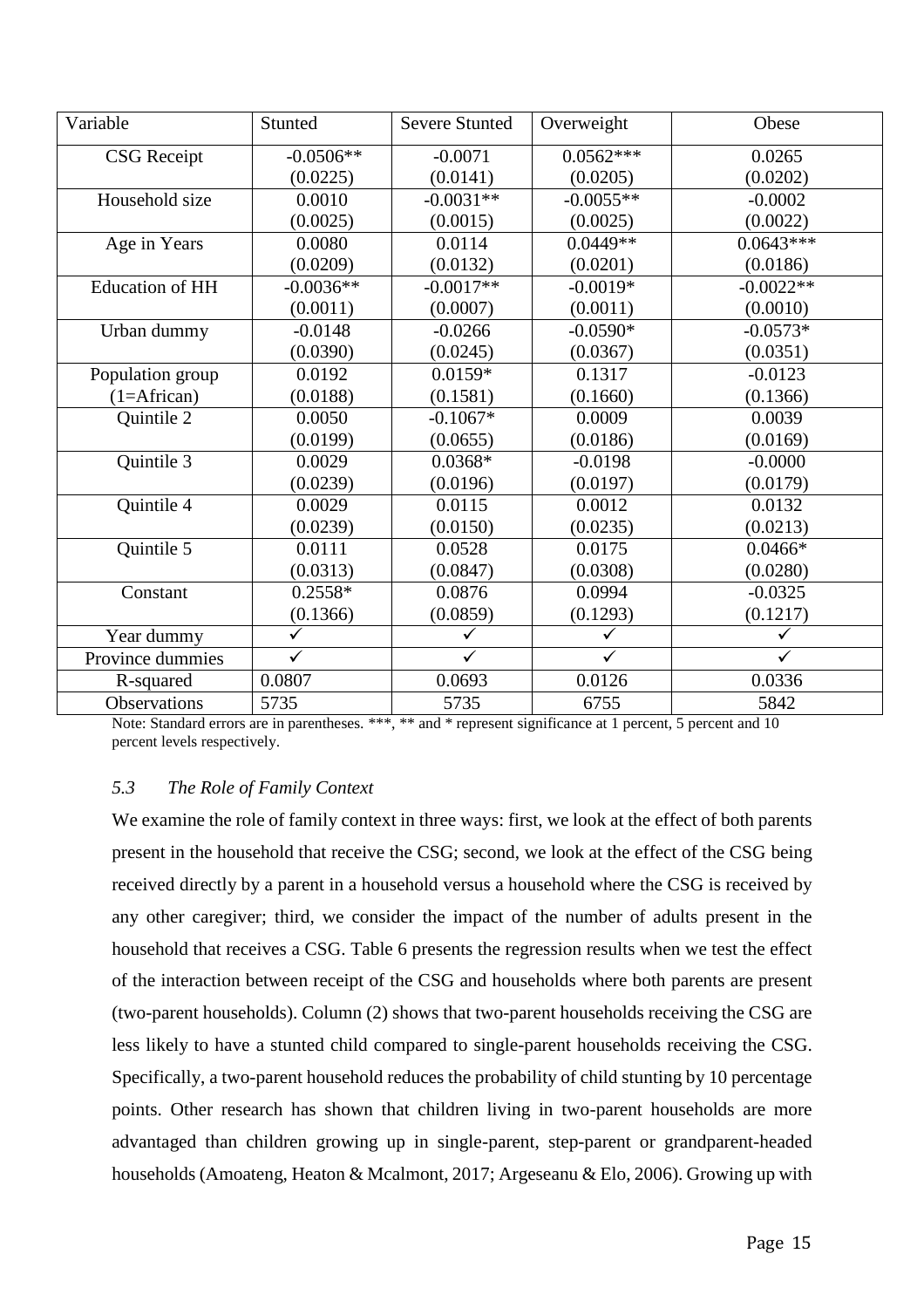both parents in the household has been shown to be correlated with greater investment in children's education, health and overall wellbeing (Sewpaul & Pillay, 2011). But this finding has been challenged in other studies which have shown that children in female-headed households perform better in educational outcomes than those raised by two biological parents (Amoateng, Heaton & Mcalmont, 2017). One reason for the positive result in this report may be that two-parent households provide increased food-security which reduces the likelihood of child stunting. We however found no statistical relationship between two parents' households and other child wellbeing outcomes.

| Variable           | Age at first child enrolment | Stunted      | <b>Severe Stunting</b> | Overweight   | Obese        |
|--------------------|------------------------------|--------------|------------------------|--------------|--------------|
| <b>CSG</b> Receipt | 0.3070                       | $-0.0351*$   | $-0.0045$              | $0.0627***$  | 0.0291       |
|                    | (0.2866)                     | (0.0231)     | (0.0145)               | (0.0212)     | (0.0208)     |
| CSG*both           | 0.0665                       | $-0.0630***$ | $-0.0104$              | $-0.0250$    | $-0.0102$    |
| parents            | (0.2394)                     | (0.0220)     | (0.0138)               | (0.0222)     | (0.0197)     |
| Additional         |                              | ✓            |                        | ✓            |              |
| Control            |                              |              |                        |              |              |
| Constant           | 6.5038***                    | $0.2409*$    | 0.0851                 | 0.0952       | $-0.0342$    |
|                    | (1.9673)                     | (0.1364)     | (0.0859)               | (0.1293)     | (0.1217)     |
| Year dummy         |                              | $\checkmark$ |                        | ✓            |              |
| Province           | $\checkmark$                 | $\checkmark$ | $\checkmark$           | $\checkmark$ | $\checkmark$ |
| dummies            |                              |              |                        |              |              |
| R-squared          | 0.1437                       | 0.0845       | 0.0695                 | 0.0130       | 0.0337       |
| Observations       | 3508                         | 5735         | 5735                   | 6755         | 5842         |

<span id="page-15-0"></span>**Table 6: The Role of Family Context in the Receipt of CSG (both parents household)**

Note: Standard errors are in parentheses. \*\*\*, \*\* and \* represent significance at 1 percent, 5 percent and 10 percent levels respectively. Additional control variables used include household size, child age in years, education of household head, urban dummy, population group dummy (1=African), and expenditure quintiles.

From Table 7, Column (2) shows that direct receipt of the CSG by the child's parents reduces the probability of the child being overweight compared to non-parent recipient of the CSG. Although we found that receipt of the CSG increases the likelihood of a child being overweight, the magnitude of the impact is reduced when the recipients of the CSG are the children's parents. We however found no statistical relationship between parent's direct receipt of the CSG and other indicators of children's educational and health outcomes.

# <span id="page-15-1"></span>**Table 7: The Role of Family Context in the Receipt of CSG (Parent Receipt of CSG)**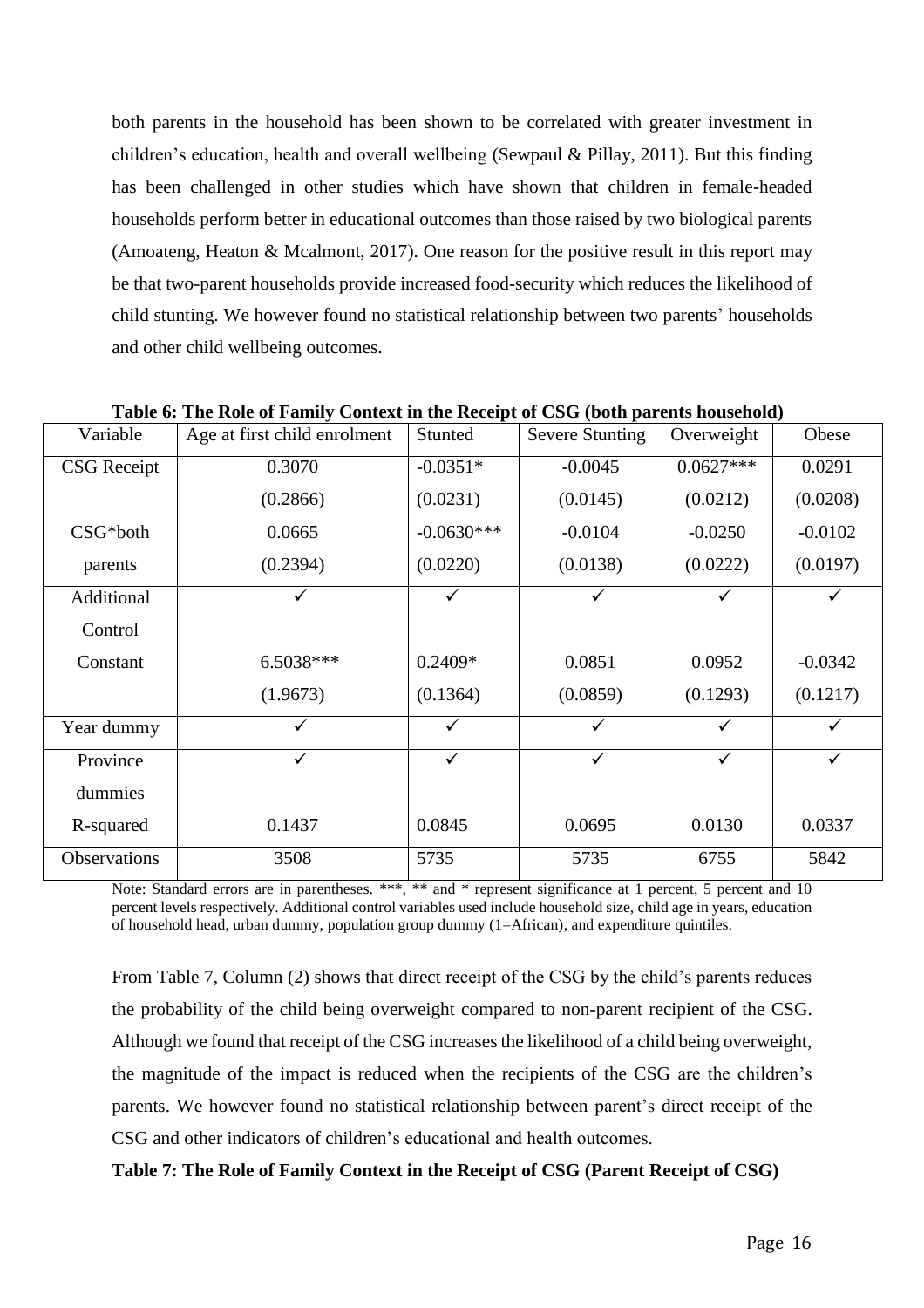| Variable            | Age at first child enrolment | Stunted      | <b>Severe Stunting</b> | Overweight   | Obese     |
|---------------------|------------------------------|--------------|------------------------|--------------|-----------|
| <b>CSG</b> Receipt  | 0.1738                       | $-0.0054$    | $-0.0030*$             | $0.1033**$   | 0.0348    |
|                     | (0.4177)                     | (0.0461)     | (0.0017)               | (0.0480)     | (0.0405)  |
| $CSG*parent$        | $-0.2651$                    | 0.0230       | $-0.0099$              | $-0.0404*$   | $-0.0019$ |
| receipt             | (0.2675)                     | (0.0265)     | (0.0146)               | (0.0267)     | (0.0231)  |
| Additional          |                              |              | ✓                      |              |           |
| Control             |                              |              |                        |              |           |
| Constant            | $6.1144***$                  | $0.3245*$    | $-0.0434$              | $-0.0249$    | $-0.0008$ |
|                     | (1.8571)                     | (0.1761)     | (0.1068)               | (0.1836)     | (0.1579)  |
| Year dummy          | ✓                            | ✓            | ✓                      | ✓            |           |
| Province            | $\checkmark$                 | $\checkmark$ | ✓                      | $\checkmark$ |           |
| dummies             |                              |              |                        |              |           |
| R-squared           | 0.1666                       | 0.0626       | 0.0708                 | 0.0134       | 0.0392    |
| <b>Observations</b> | 3186                         | 4934         | 4934                   | 5542         | 5043      |

Note: Standard errors are in parentheses. \*\*\*, \*\* and \* represent significance at 1 percent, 5 percent and 10 percent levels respectively. Additional control variables used include household size, child age in years, education of household head, urban dummy, population group dummy (1=African), and expenditure quintiles.

Next we consider the effect of the number of residents in the household on CSG receipt. In the 2017 CSDA study we looked at the number of relatives present in the household. Investigating the effect of the number of relatives in the household yields similar results to the number of household members. We examine here the latter. Table 8 presents the regression results of the interaction between receipt of the CSG and number of household residents. From Column (2), we found that the number of household residents is positively associated with child stunting. Specifically, an increase in the number of household residents increases the probability of child stunting by 2.21 percentage points. It is possible that this is the consequence of sharing limited resource for food with more household members, reducing the nutritional intake of the child. We found no significant association between the interaction of CSG receipt and the number of household residents, using other measures such as age at first child enrolment, severe stunting, overweight and obesity as the dependent variable.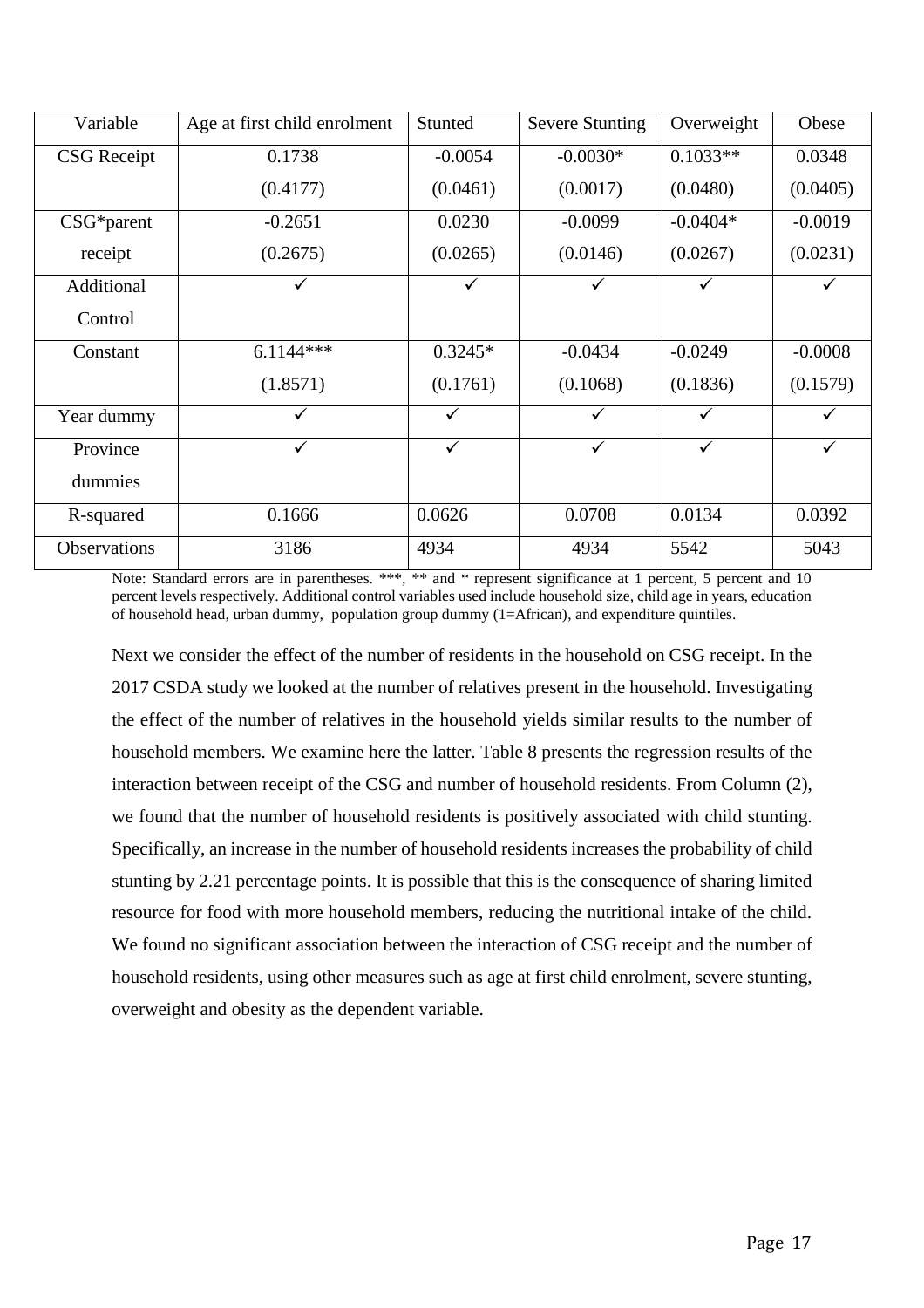| Variable           | Age at first child enrolment | Stunted    | Severe    | Overweight | Obese       |
|--------------------|------------------------------|------------|-----------|------------|-------------|
|                    |                              |            | Stunting  |            |             |
| <b>CSG</b> Receipt | 0.0202                       | $-0.0228*$ | $-0.0613$ | 0.0171     | 0.0171      |
|                    | (0.0624)                     | 0.0138     | (0.2014)  | (0.0160)   | (0.0160)    |
| $CSG*HH$           | $-0.0624$                    | $0.0449**$ | 0.0171    | $-0.1801$  | $-0.1903$   |
| Residents          | (0.2015)                     | (0.0201)   | (0.0160)  | (0.2718)   | (0.2717)    |
| Additional         |                              |            |           |            |             |
| Control            |                              |            |           |            |             |
| Constant           | $-2.5380$                    | 18.3232*** | 0.0014    | 42.1266*** |             |
|                    | (3.9591)                     | (3.1709)   | (0.0020)  | (4.0827)   | $0.0208***$ |
|                    |                              |            |           |            | (0.0020)    |
| Year dummy         |                              |            |           |            |             |
| Province           |                              |            | ✓         |            |             |
| dummies            |                              |            |           |            |             |
| R-squared          | 0.1330                       | 0.0258     | 0.0920    | 0.0110     | 0.0125      |
| Observations       | 3186                         | 4934       | 4934      | 5542       | 5043        |

<span id="page-17-0"></span>**Table 8: The Role of Family Context in the Receipt of CSG (Number of Household Residents)**

Note: Standard errors are in parentheses. \*\*\*, \*\* and \* represent significance at 1 percent, 5 percent and 10 percent levels respectively. Additional control variables used include household size, child age in years, education of household head, urban dummy, population group dummy (1=African), and expenditure quintiles.

Drawing on the findings of the 2017 CSDA study which found that caregiver depression had a significant effect on lower levels of child well-being, we consider next the impact of caregiver health status and, following this, caregiver depression on CSG receipt. Table 9 presents the regression results of the interaction between health status of the caregiver and the receipt of the CSG. The health status of the caregiver is based on the self-reported health status perception of the caregiver's health. The health status is a self-reported categorical variable, which includes: (1) Excellent (2) Very good (3) Good (4) Fair (5) Poor. We recoded the variable to 1 or 0, where 1 denotes poor health status and 0 otherwise. From Column (1), we found that the interaction of CSG and poor health status is not significantly associated with any of the child outcomes (age at first child enrolment, stunted, severe stunting, overweight, and obese).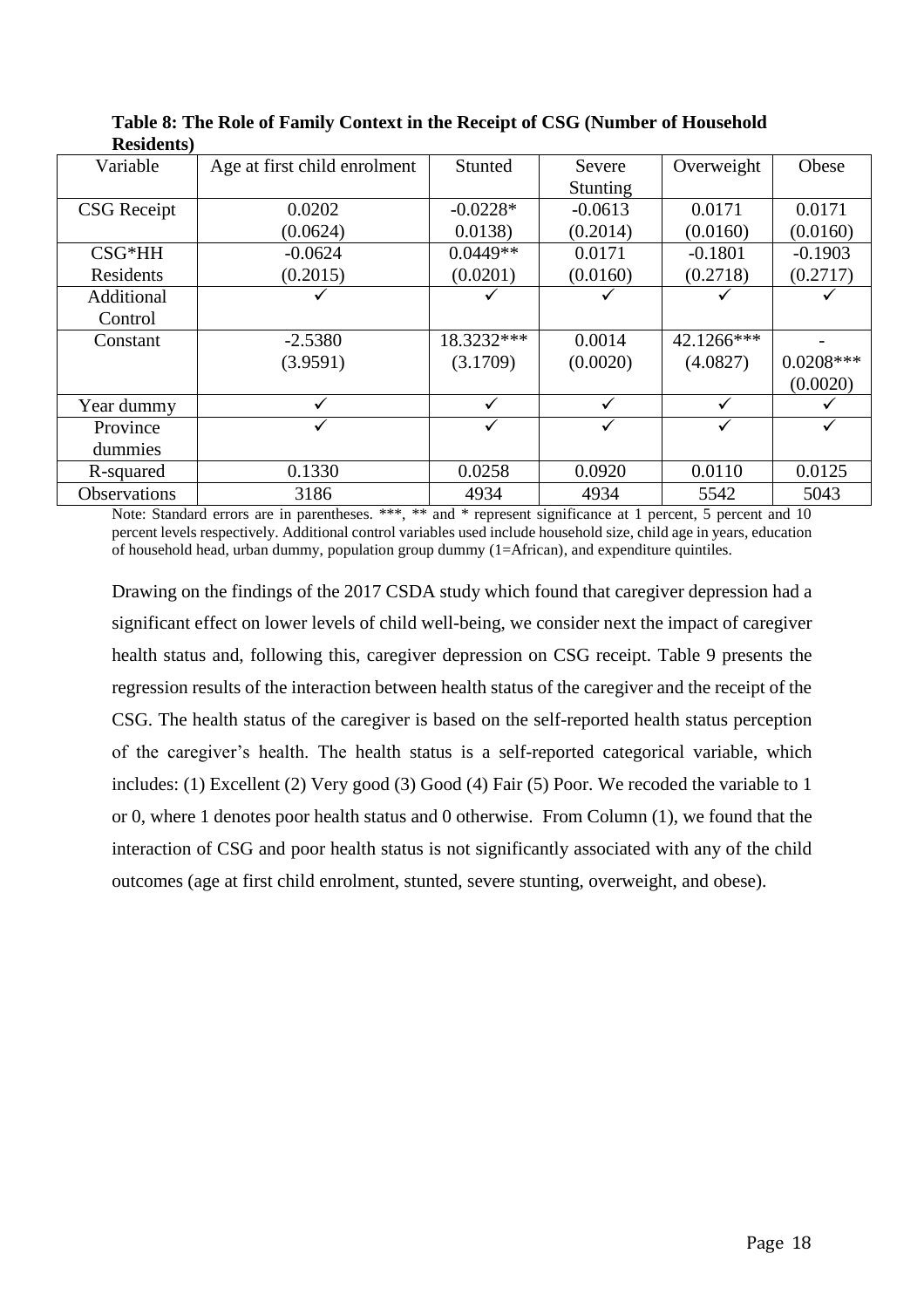| Variable            | Age at first child enrolment | Stunted     | <b>Severe Stunting</b> | Overweight | Obese     |
|---------------------|------------------------------|-------------|------------------------|------------|-----------|
| <b>CSG</b> Receipt  | $-0.1801$                    | $-0.3051**$ | $-0.0590*$             | $-0.0123$  | 0.0132    |
|                     | (0.2718)                     | (0.0965)    | (0.0367)               | (0.1366)   | (0.0213)  |
| $CSG*Health$        | 0.0012                       | 0.0171      | 0.0029                 | 0.5819     | 0.0175    |
| <b>Status</b>       | (0.0235)                     | (0.0160)    | (0.0239)               | (0.4962)   | (0.0308)  |
| Additional          |                              |             |                        |            |           |
| Control             |                              |             |                        |            |           |
| Constant            | 0.0309                       | 0.0981      | 6.5605***              | 1.1539**   | 3.0527    |
|                     | (0.0135)                     | (0.4513)    | (0.0846)               | (0.5840)   | (10.9040) |
| Year dummy          |                              |             |                        |            |           |
| Province            |                              | ✓           |                        |            |           |
| dummies             |                              |             |                        |            |           |
| R-squared           | 0.1666                       | 0.0626      | 0.0708                 | 0.0134     | 0.0392    |
| <b>Observations</b> | 3186                         | 4934        | 4934                   | 5542       | 5043      |

<span id="page-18-0"></span>**Table 9: The Role of Family Context in the Receipt of CSG (Health Status of the Caregiver)**

Note: Standard errors are in parentheses. \*\*\*, \*\* and \* represent significance at 1 percent, 5 percent and 10 percent levels respectively. Additional control variables used include household size, child age in years, education of household head, urban dummy, population group dummy (1=African), and expenditure quintiles. Health status is a categorical variable, which include: (1) Excellent (2) Very good (3) Good (4) Fair (5) Poor. We recode the variable to be 1 or 0 outcome, which 1 denotes poor health status and 0 otherwise.

Table 10 presents the regression results of interacting mental health of the caregiver with receipt of CSG. Mental health is measured using the 10-item Center for the Epidemiological Studies of Depression short form (CES-D), following the methodology used in the 2017 CSDA study. The CES-D is used to measure depressive symptoms internationally and a number of studies show that it strongly predicts clinical diagnoses of depression and anxiety disorders. The total score is calculated by finding the sum of 10 items and any score equal to or above 10 is considered depressed. We found that the coefficient of the interaction between the receipt of CSG and depression is positive and statistically significant. This means a CSG recipient that is depressed is more likely to be associated with child stunting. Specifically, in terms of magnitude, a CSG recipient that is depressed increases the likelihood of child stunting by 7 percentage points. The direction of causality is not shown here. We, however, found no significant association between the interaction of CSG and depression for other child outcomes including age at first child enrolment, severe stunting, overweight, and obesity.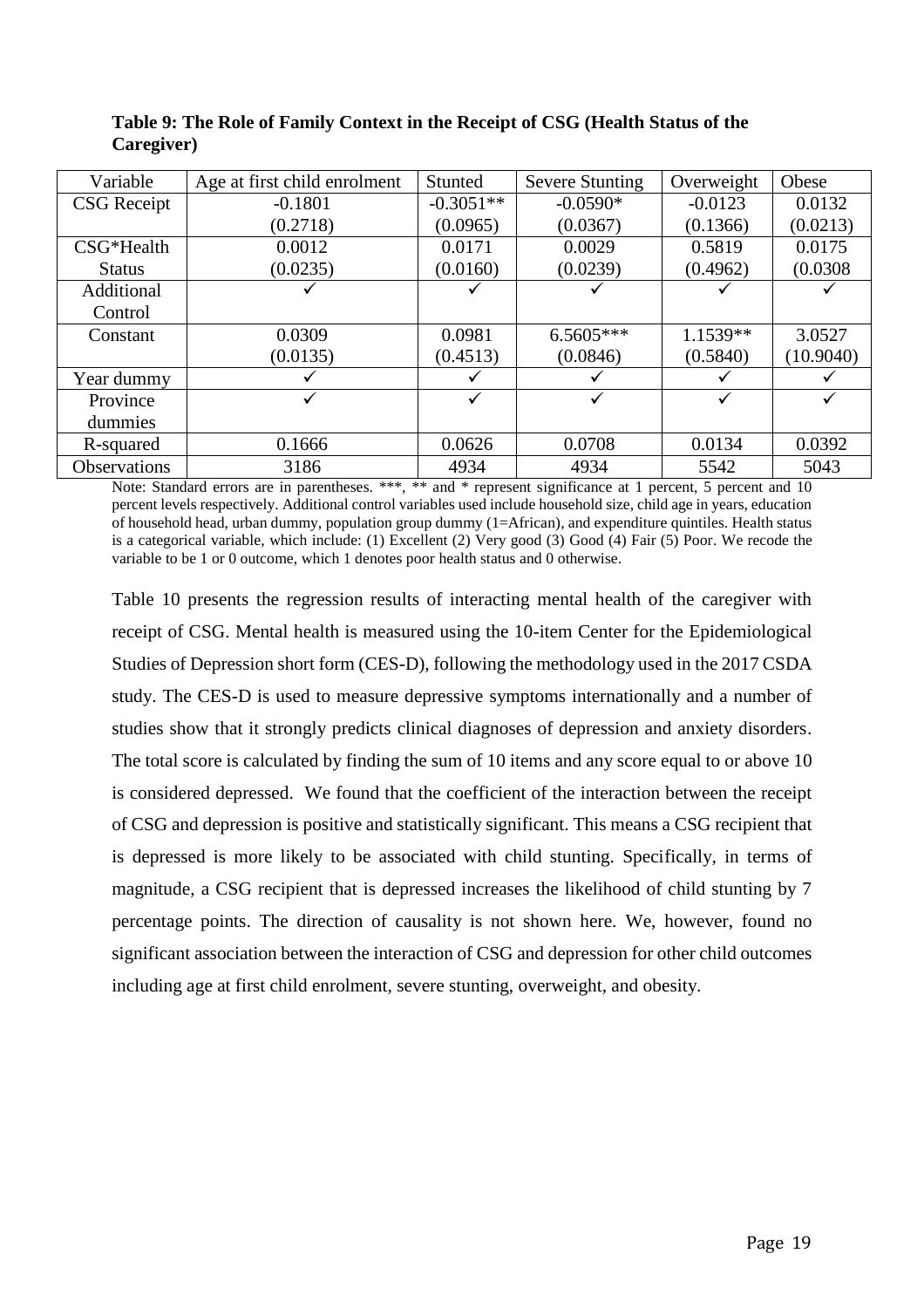| Variable            | Age at first child enrolment | Stunted    | Severe       | Overweight | Obese        |
|---------------------|------------------------------|------------|--------------|------------|--------------|
|                     |                              |            | Stunting     |            |              |
| <b>CSG</b> Receipt  | 0.0660                       | $-0.0150*$ | $-0.0010$    | $0.0330**$ | 0.0100       |
|                     | (0.0580)                     | (0.0060)   | (0.0030)     | (0.0170)   | (0.0220)     |
| CSG*depression      | 0.0040                       | $0.0810*$  | $-0.0020$    | 0.0040     | $-0.0102$    |
|                     | (0.0030)                     | (0.0320)   | (0.0010)     | (0.0030)   | (0.0197)     |
| Additional          | ✓                            | ✓          | $\checkmark$ | ✓          | $\checkmark$ |
| Control             |                              |            |              |            |              |
| Constant            | $0.0750***$                  | $0.0100*$  | 0.0150       | 0.0952     | $-0.0400$    |
|                     | (0.0210)                     | (0.0220)   | (0.0250)     | (0.1293)   | (0.0340)     |
| Year dummy          | ✓                            | ✓          | $\checkmark$ | ✓          | $\checkmark$ |
| Province            | ✓                            | ✓          | $\checkmark$ | ✓          | $\checkmark$ |
| dummies             |                              |            |              |            |              |
| R-squared           | 0.0156                       | 0.0115     | 0.0246       | 0.0184     | 0.0221       |
| <b>Observations</b> | 3508                         | 5735       | 5735         | 6755       | 5842         |

# <span id="page-19-1"></span>**Table 10: The Role of Family Context in the Receipt of CSG (mental health of the Caregiver)**

Note: Standard errors are in parentheses. \*\*\*, \*\* and \* represent significance at 1 percent, 5 percent and 10 percent levels respectively. Additional control variables used include household size, child age in years, education of household head, urban dummy, population group dummy (1=African), and expenditure quintiles.

# <span id="page-19-0"></span>**6 Conclusion**

The two key child wellbeing outcome variables, health and educational, that were assessed in our statistical analysis generated the following results:

First, in comparing the treated group to the control group, we found that the treated group reported higher household consumption expenditure. Moreover, we found statistical differences in age at first enrolment and grade completion between recipients of the CSG and non-recipients of the CSG. Beneficiaries of the CSG enrolled in school earlier than nonbeneficiaries and completed more grades.

Second, the regression analysis assessed the effect of receipt of the CSG on children's educational outcomes. We found the CSG beneficiaries are more likely to enrol in school at an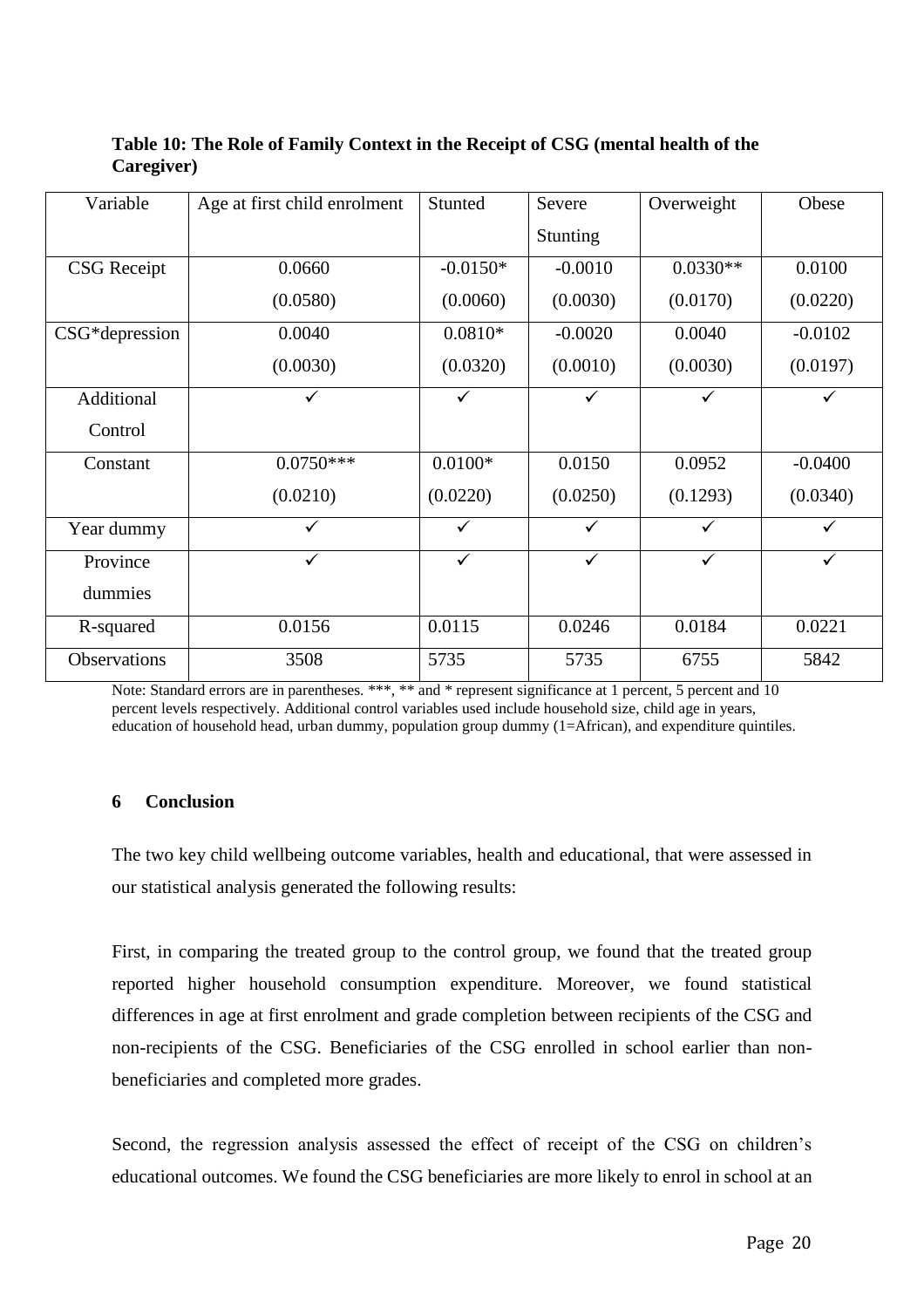earlier age compared to non-beneficiaries of the CSG. More precisely, receipt of the CSG lowers the age of first enrolment of the child by 0.04 years. This means that of those children enrolling in school a year before mandatory age, they are more likely to be CSG recipients than not.

Third, considering children's health outcomes, we found that the receipt of the CSG is positively associated with children's standardised height-for-age and weight-for-age. Specifically, receipt of the CSG increases height-for-age z scores of the child by 0.0057, and also increases weight-for-age z scores by 0.1711. Therefore CSG recipients, on average, had a significantly higher mean HAZ (height for age) than non-CSG recipients.

Fourth, we investigate the role of family context and receipt of the CSG by a parent directly, and the effect of the size of the household on receipt of CSG. We find that two-parent households receiving the CSG are less likely to have a stunted child compared to single-parent households receiving the CSG. Specifically, two-parent households reduce the probability of child stunting by 10 percentage points. Direct receipt of the CSG by the child's parents is found to reduce the probability of the child being overweight. Although we found that receipt of the CSG increases the likelihood of a child being overweight, the magnitude of the impact is reduced when the recipients of the CSG are the children's parents. The higher likelihood of children who receive the CSG being overweight is possibly due to higher consumption of cheaper and lower nutritional value foods. The number of household residents is found to be positively associated with child stunting. Specifically, an increase in the number of household residents increases the probability of child stunting by 2.21 percentage points.

Fifth, we consider the effect of the caregiver health status and depression on receipt of the CSG. The interaction of CSG and poor health status is not significantly associated with any of the child outcomes. But, a CSG recipient that is depressed is found to be associated with child stunting. Specifically, in term of magnitude, a CSG recipient that is depressed increases the likelihood of child stunting by 7 percentage points.

In interpreting the findings, the following limitations or caveats should be noted:

- 1. Only health and educational outcome variables are considered in the statistical model.
- 2. Not all of the mechanisms previously identified in our model of child wellbeing are tested in the statistical analysis in this report. We do not test the impact of food security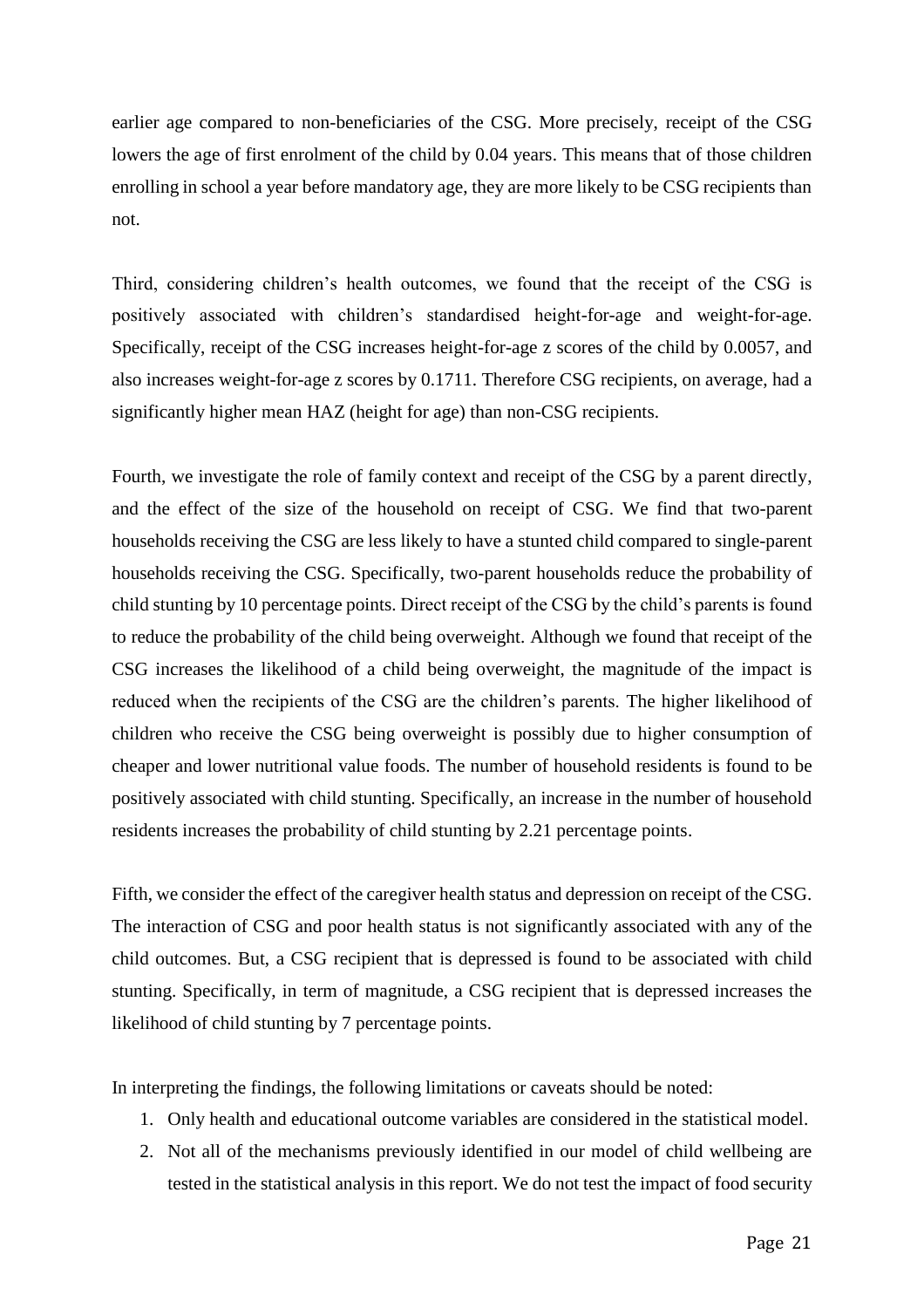on child-wellbeing outcomes, in households that receive the CSG, in this study. This analysis is omitted because the questions on food security in wave 1 are dropped in the wave 4 NIDS survey.

- 3. For family structure the only differences we consider are the effect of two-parent households compared to single parent households as well as the effect of household size, which is closely related to number of relatives in the house. This study cannot take account of the diversity of family structures common in South Africa, such as household with multiple relatives and three generational families because such diverse family structures are difficult to identify using the NIDS dataset.
- 4. In relation to date of first enrolment in school, the analysis here was done using whole numbers in years for age. A more specific answer could be obtained by using the exact age of the child in months and days. This is recommended for future research.
- 5. This study was intended to validate the model previously devised by the CSDA to capture the factors associated with child wellbeing, by testing the relationship between family structure, caregiver characteristics, social and community structure and food security and child wellbeing. Data limitations, specifically the removal of food security from the NIDS questionnaire in wave 4, prevented the completion of a comprehensive validation exercise.

## <span id="page-21-0"></span>**7 References**

- Amoateng, A. Y., Heaton, T. B., & Mcalmont, C. (2017). Family Structure and Children's Schooling in Sub-Saharan Africa. *African Sociological Review/Revue Africaine de Sociologie*, 21(1), 77-98.
- Agüero, J.M., Carter, M. R., & Woolard, I. (2007). *The Impact of the Unconditional Cash Transfers on Nutrition: The South African Child Support Grant*. International Poverty Centre Working Paper 39. Brazil: International Poverty Centre, United Nations Development Programme.
- Argeseanu, S. (2006). *Who Promotes Child Well -Being? Essays on the Importance of the Household for Child Well –Being (South Africa).* (PHD Dissertation). Demography and Sociology, University of Pennsylvania, Philadelphia, US. Retrieved from https://repository.upenn.edu/dissertations/AAI3246132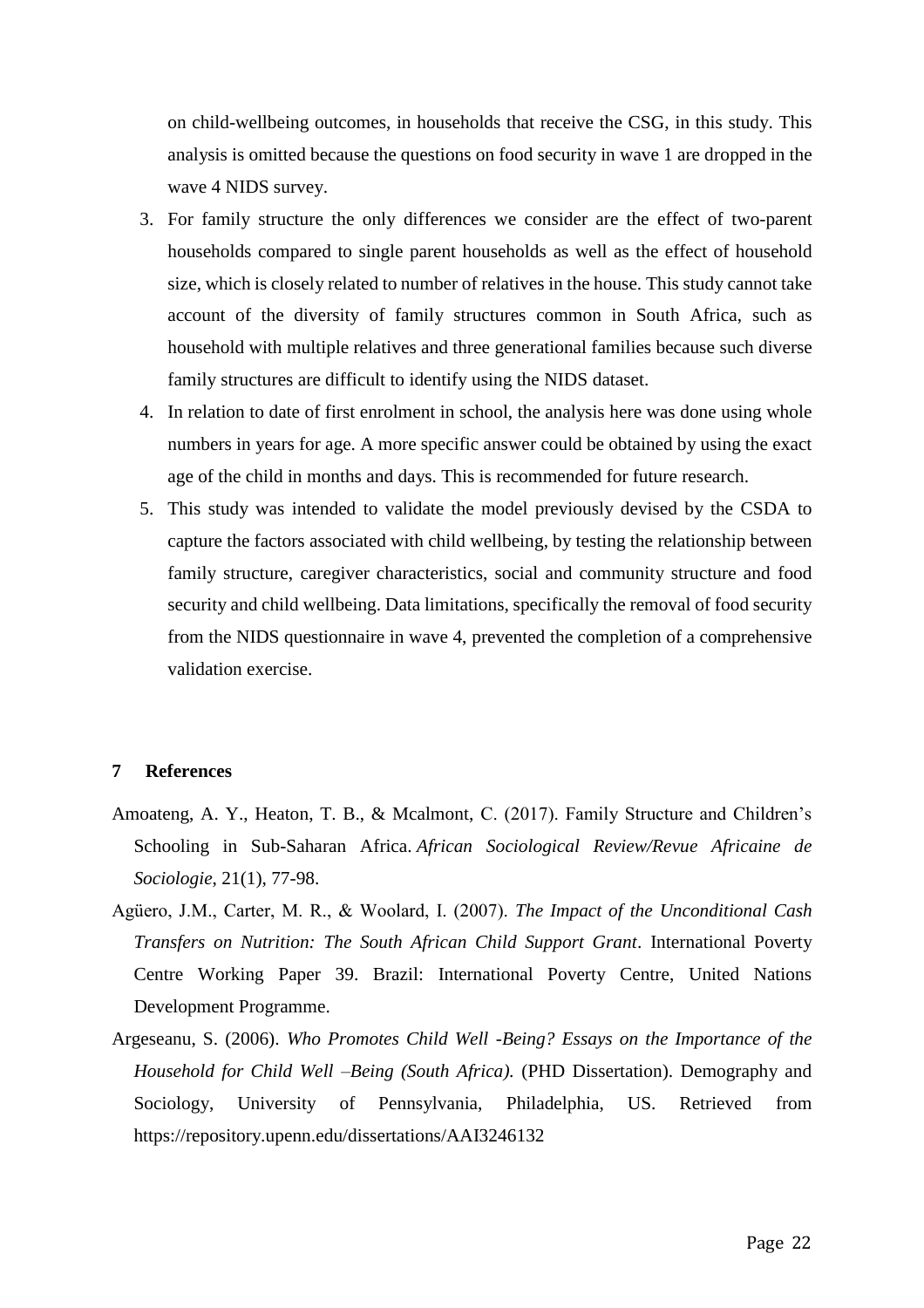- Bhorat, H., & Cassim, A. (2014, January 27). South Africa's Welfare Success Story II: Poverty Reducing Social Grants. *Africa in Focus*. Retrieved from [https://www.brookings.edu/blog/africa-in-focus/2014/01/27/south-africas-welfare-success](https://www.brookings.edu/blog/africa-in-focus/2014/01/27/south-africas-welfare-success-story-ii-poverty-reducing-social-grants/)[story-ii-poverty-reducing-social-grants/](https://www.brookings.edu/blog/africa-in-focus/2014/01/27/south-africas-welfare-success-story-ii-poverty-reducing-social-grants/)
- Casale, D., Desmond, C. & Richter, L. (2014). The Association between Stunting and Psychological Development among Preschool Children: a Study Using the South African Birth to Twenty Cohort Data. *Child: Care, Health and Development*, 40 (6), 900-910.
- Casale, D. (2016). Analysing the links between child health and education outcomes: Evidence from NIDS Waves 1-4. SALDRU Working Paper Number 179/ NIDS Discussion Paper 2016/6. Cape Town: SALDRU, University of Cape Town. Retrieved from <http://hdl.handle.net/11090/837>
- Case, A., Hosegood, V., & Lund, F. (2005). The Reach and Impact of Child Support Grants: Evidence from Kwazulu-Natal. *Development Southern Africa*, 22 (4), 467-482.
- Coetzee, M. (2013). Finding the Benefits: Estimating the Impact of the South African Child Support Grant. *South African Journal of Economics*, 81(3), 427-450.
- Coetzee, M. (2014). *Do Poor Children Really Benefit from The Child Support Grant*? Cape Town, South Africa: Econ3x3. Retrieved from http://www.econ3x3.org/sites/default/files/articles/Coetzee%202014%20Child%20grant% 20FINAL.pdf
- DSD, SASSA and UNICEF. (2012). The South African Child Support Grant Impact Assessment: Evidence from a Survey of Children, Adolescents and their Households. Pretoria: UNICEF South Africa. Retrieved from [https://www.unicef.org/southafrica/SAF\\_resources\\_csg2012s.pdf](https://www.unicef.org/southafrica/SAF_resources_csg2012s.pdf)
- Eyal, K., & Woolard, I. (2011). Female Labour Force Participation and South Africa's Child Support Grant. In *CSAE 25th Anniversary Conference 2011: Economic Development in Africa*. Oxford, UK. Retrieved from [http://www.csae.ox.ac.uk/conferences/2011-](http://www.csae.ox.ac.uk/conferences/2011-EdiA/papers/467-Eyal.pdf) [EdiA/papers/467-Eyal.pdf](http://www.csae.ox.ac.uk/conferences/2011-EdiA/papers/467-Eyal.pdf)
- Eyal, K., Njozela, L. (2016). What Difference Does a Year Make? The Cumulative Effect of Missing Cash Transfers on Schooling Attainment. SALDRU Working Paper Number 186/ NIDS Discussion Paper 2016/13. Cape Town: SALDRU, University of Cape Town. Retrieved from<http://hdl.handle.net/11090/844>